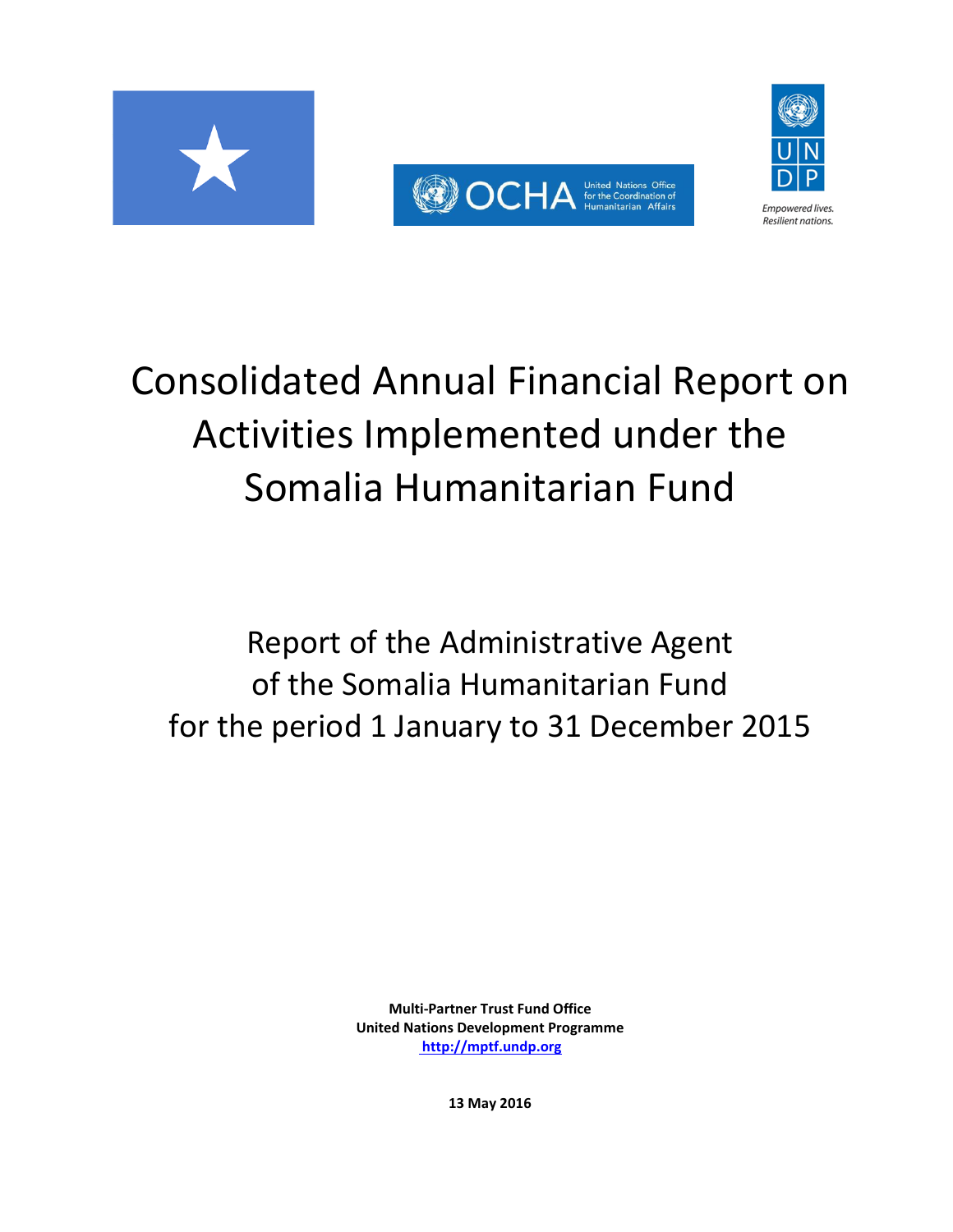#### **PARTICIPATING ORGANIZATIONS CONTRIBUTORS**



Food and Agriculture Organization (FAO)



International Organization for Migration (IOM)



UN Office for the Coordination of Humanitarian Affairs (OCHA)



United Nations Development Programme (UNDP)



United Nations Population Fund (UNFPA)



United Nations Human Settlements Programme (UN-HABITAT)



United Nations High Commissioner for Refugees (UNHCR)



United Nations Children's Fund (UNICEF)



**UNOPS** United Nations Office for Project Services (UNOPS)



World Food Programme (WFP)



World Health Organization (WHO)



United Nations Department of Safety and Security (UNDSS)





African Union



Australia



Azerbaijan



Denmark



Department for International Development (DFID)



Finland



Germany



Guyana



Irish AID







Italy



Netherlands



Norway



Poland

Private Sector



Swedish International Development Cooperation (Sida)



Swiss Agency for Development and Cooperation (SDC)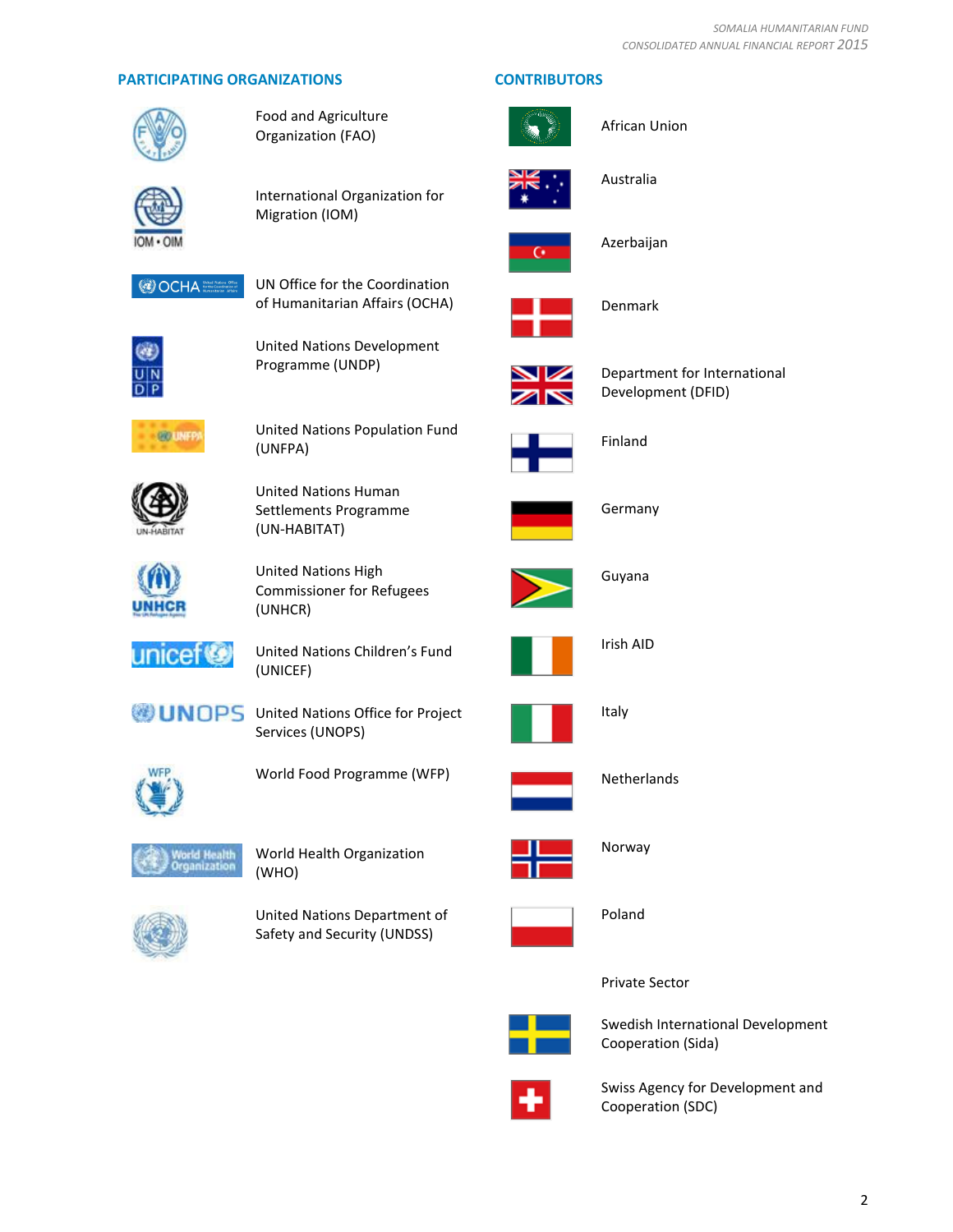#### **DEFINITIONS**

#### **Approved Project/Programme**

A project/programme including budget, etc., that is approved by the Humanitarian Coordinator for fund allocation purposes.

#### **Contributor Commitment**

Amount(s) committed by a donor to a Fund in a signed Standard Administrative Arrangement with the UNDP Multi-Partner Trust Fund Office (MPTF Office), in its capacity as the Administrative Agent. A commitment may be paid or pending payment.

#### **Contributor Deposit**

Cash deposit received by the MPTF Office for the Fund from a contributor in accordance with a signed Standard Administrative Arrangement.

#### **Delivery Rate**

The percentage of funds that have been utilized, calculated by comparing expenditures reported by a Participating Organization against the 'net funded amount'.

#### **Indirect Support Costs**

A general cost that cannot be directly related to any particular programme or activity of the Participating Organizations. UNDG policy establishes a fixed indirect cost rate of seven percent of programmable costs.

#### **Managing Agent**

The Participating UN Organization (e.g., UNDP or OCHA) that has signed the MOU and performs an oversight function vis-à-vis NGOs receiving funding. The Managing Agent has the same obligations as any other PUNO signing the MOU, including for reporting.

#### **Net Funded Amount**

Amount transferred to a Participating Organization less any refunds transferred back to the MPTF Office by a Participating Organization.

#### **Participating Organization**

A UN Organization or other inter-governmental Organization that is an implementing partner in a Fund, as represented by signing a Memorandum of Understanding (MOU) with the MPTF Office for a particular Fund.

#### **Project Expenditure**

The sum of expenses and/or expenditure reported by all Participating Organizations for a Fund irrespective of which basis of accounting each Participating Organization follows for donor reporting.

#### **Project Financial Closure**

A project or programme is considered financially closed when all financial obligations of an operationally completed project or programme have been settled, and no further financial charges may be incurred.

#### **Project Operational Closure**

A project or programme is considered operationally closed when all programmatic activities for which Participating Organization(s) received funding have been completed.

#### **Project Start Date**

Date of transfer of first instalment from the MPTF Office to the Participating Organization.

#### **Total Approved Budget**

This represents the cumulative amount of allocations approved by the Humanitarian Coordinator.

#### **US Dollar Amount**

The financial data in the report is recorded in US Dollars and due to rounding off of numbers, the totals may not add up.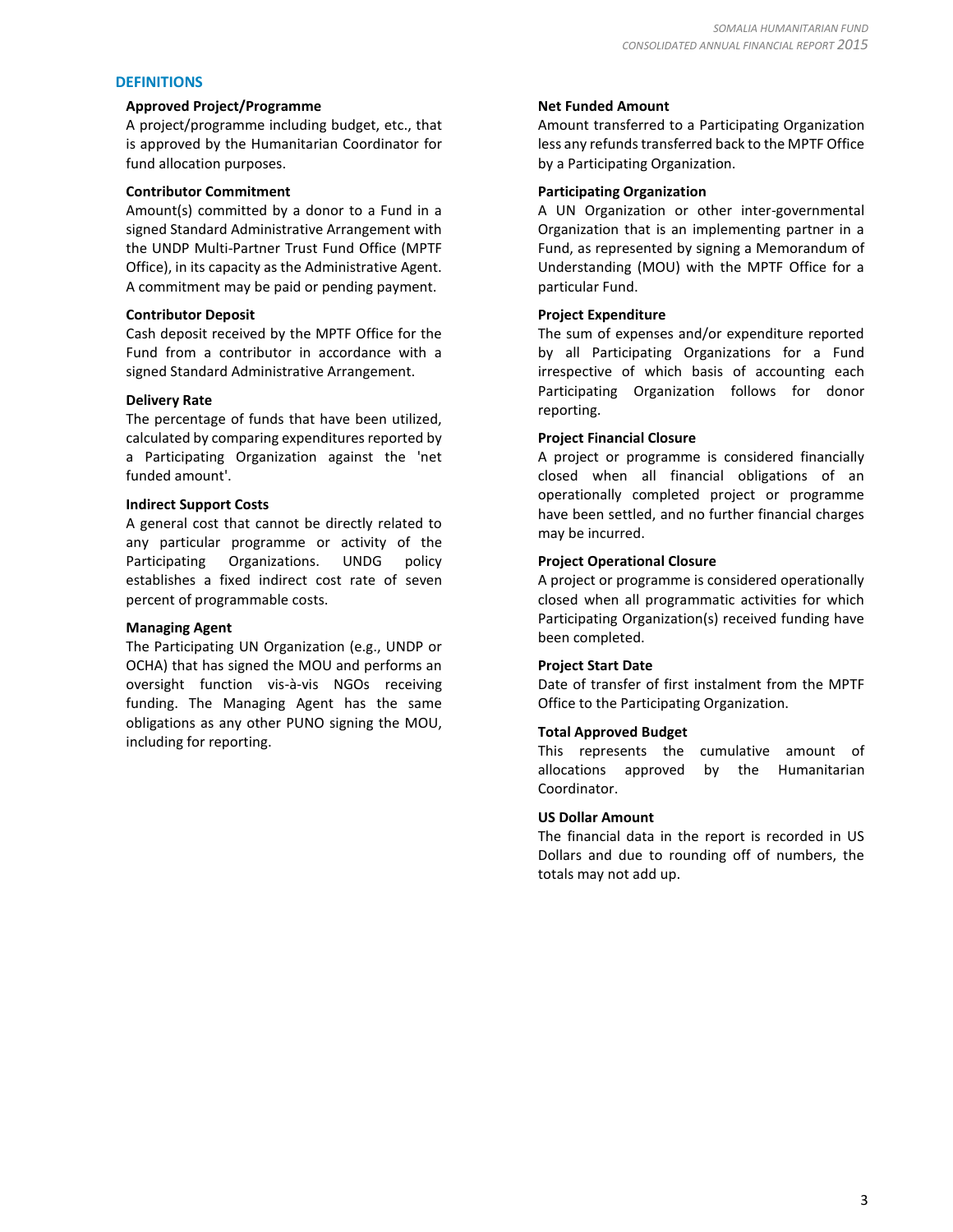### **TABLE OF CONTENTS INTRODUCTION**

| Introduction                                | 4  |
|---------------------------------------------|----|
| 1. Sources and Uses of Funds                | 5  |
| 2. Partner Contributions                    | 6  |
| 3. Interest Earned                          | 7  |
| 4. Transfer of Funds                        | 7  |
| 5. Expenditure and Financial Delivery Rates | 10 |
| 6. Cost Recovery                            | 18 |
| 7. Accountability and Transparency          | 18 |
| 8. Direct Cost                              | 18 |
|                                             |    |

This Consolidated Annual Financial Report of the Somalia Humanitarian Fund (Somalia HF) is prepared by the United Nations Development Programme (UNDP) Multi-Partner Trust Fund Office (MPTF Office) in fulfillment of its obligations as Administrative Agent, as per the terms of Reference (TOR), the Memorandum of Understanding (MOU) signed between the UNDP MPTF Office and the Participating Organizations, and the Standard Administrative Arrangement (SAA) signed with contributors.

The MPTF Office, as Administrative Agent, is responsible for concluding an MOU with Participating Organizations and SAAs with contributors. It receives, administers and manages contributions, and disburses these funds to the Participating Organizations. The Administrative Agent prepares and submits annual consolidated financial reports, as well as regular financial statements, for transmission to contributors.

This consolidated financial report covers the period 1 January to 31 December 2015 and provides financial data on progress made in the implementation of projects of the Somalia Humanitarian Fund. It is posted on the MPTF Office GATEWAY [\(http://mptf.undp.org/factsheet/fund/HSO10](http://mptf.undp.org/factsheet/fund/HSO10) ).

The financial data in the report is recorded in US Dollars and due to rounding off of numbers, the totals may not add up.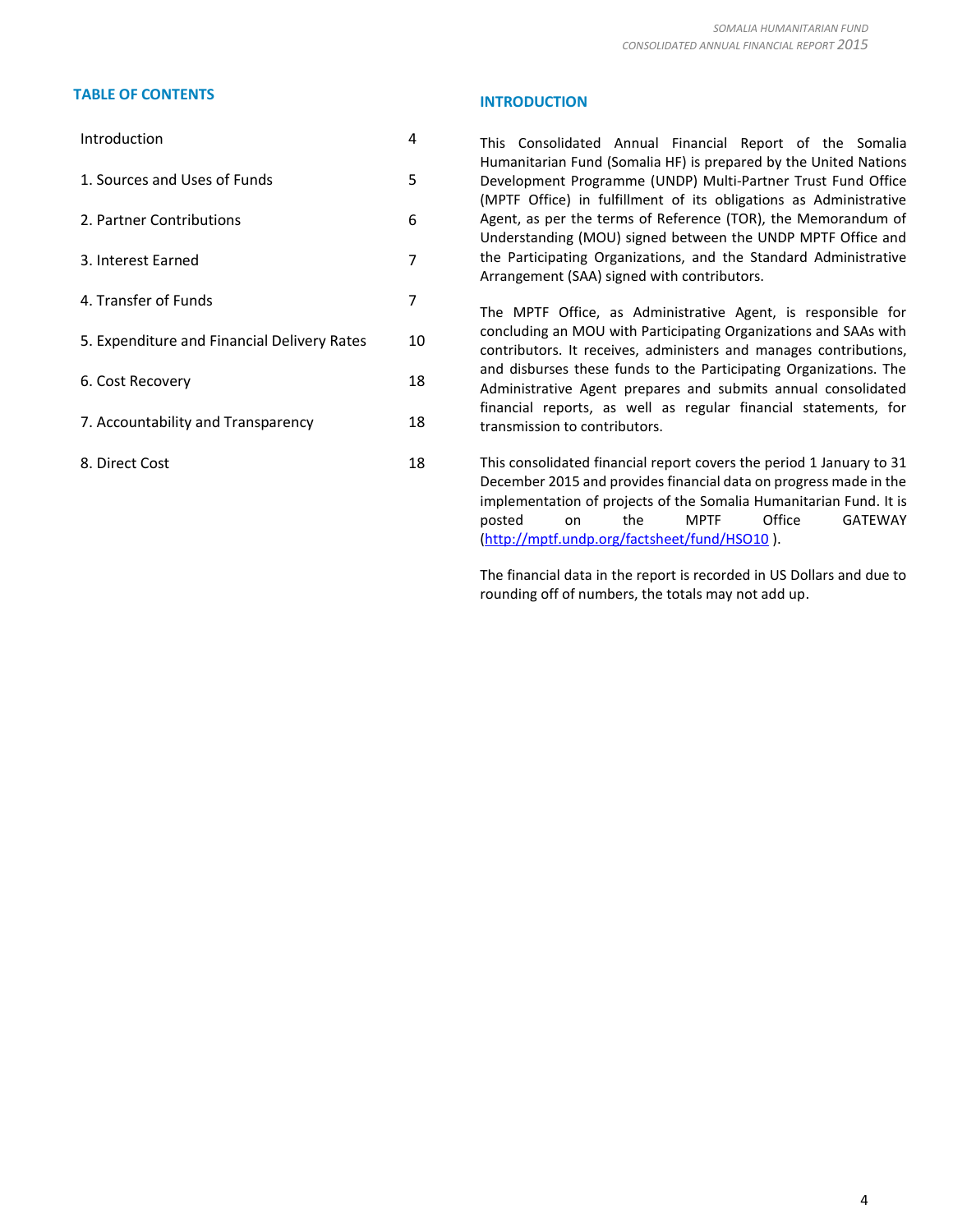#### **2015 FINANCIAL PERFORMANCE**

This chapter presents financial data and analysis of the Somalia Humanitarian Fund using the pass-through funding modality as of 31 December 2015. Financial information for this Fund is also available on the MPTF Office GATEWAY, at the following address: [http://mptf.undp.org/factsheet/fund/HSO10.](http://mptf.undp.org/factsheet/fund/HSO10)

#### **1. SOURCES AND USES OF FUNDS**

As of 31 December 2015, 16 contributors have deposited US\$ 335,181,585 in contributions and US\$ 615,373 has been earned in interest, bringing the

#### **Table 1. Financial Overview, as of 31 December 2015 (in US Dollars)**

cumulative source of funds to US\$ 335,796,958.

Of this amount, US\$ 315,010,791 has been transferred to 11 Participating Organizations, of which US\$ 296,364,775 has been reported as expenditure. The Administrative Agent fee has been charged at the approved rate of one percent on deposits and amounts to US\$ 3,351,816. Table 1 provides an overview of the overall sources, uses, and balance of the Somalia Humanitarian Fund as of 31 December 2015.

|                                                           | Annual 2014  | <b>Annual 2015</b> | <b>Cumulative</b> |
|-----------------------------------------------------------|--------------|--------------------|-------------------|
| <b>Sources of Funds</b>                                   |              |                    |                   |
| <b>Gross Contributions</b>                                | 42,089,911   | 31,313,419         | 335,181,585       |
| Fund Earned Interest and Investment Income                | 38,464       | 28,137             | 593,593           |
| Interest Income received from Participating Organizations |              | 416                | 21,780            |
| Refunds by Administrative Agent to Contributors           |              |                    |                   |
| Fund balance transferred to another MDTF                  |              |                    |                   |
| <b>Other Revenues</b>                                     |              |                    |                   |
| <b>Total: Sources of Funds</b>                            | 42,128,374   | 31,341,972         | 335,796,958       |
| <b>Use of Funds</b>                                       |              |                    |                   |
| <b>Transfers to Participating Organizations</b>           | 54,639,232   | 26,997,086         | 315,010,791       |
| Refunds received from Participating Organizations         | (1,372,428)  | (1, 262, 746)      | (3,003,556)       |
| <b>Net Funded Amount to Participating Organizations</b>   | 53,266,804   | 25,734,339         | 312,007,235       |
| <b>Administrative Agent Fees</b>                          | 420,899      | 313,134            | 3,351,816         |
| Direct Costs: (Humanitarian Coordinator, Secretariatetc.) | 1,439,131    | 1,893,060          | 4,725,870         |
| <b>Bank Charges</b>                                       | 886          | 307                | 5,163             |
| <b>Other Expenditures</b>                                 |              |                    |                   |
| <b>Total: Uses of Funds</b>                               | 55,127,720   | 27,940,841         | 320,090,084       |
| Change in Fund cash balance with Administrative Agent     | (12,999,346) | 3,401,131          | 15,706,874        |
| Opening Fund balance (1 January)                          | 25,305,089   | 12,305,743         |                   |
| <b>Closing Fund balance (31 December)</b>                 | 12,305,743   | 15,706,874         | 15,706,874        |
| Net Funded Amount to Participating Organizations          | 53,266,804   | 25,734,339         | 312,007,235       |
| Participating Organizations' Expenditure                  | 47,195,880   | 26,042,038         | 296,364,775       |
| <b>Balance of Funds with Participating Organizations</b>  |              |                    | 15,642,460        |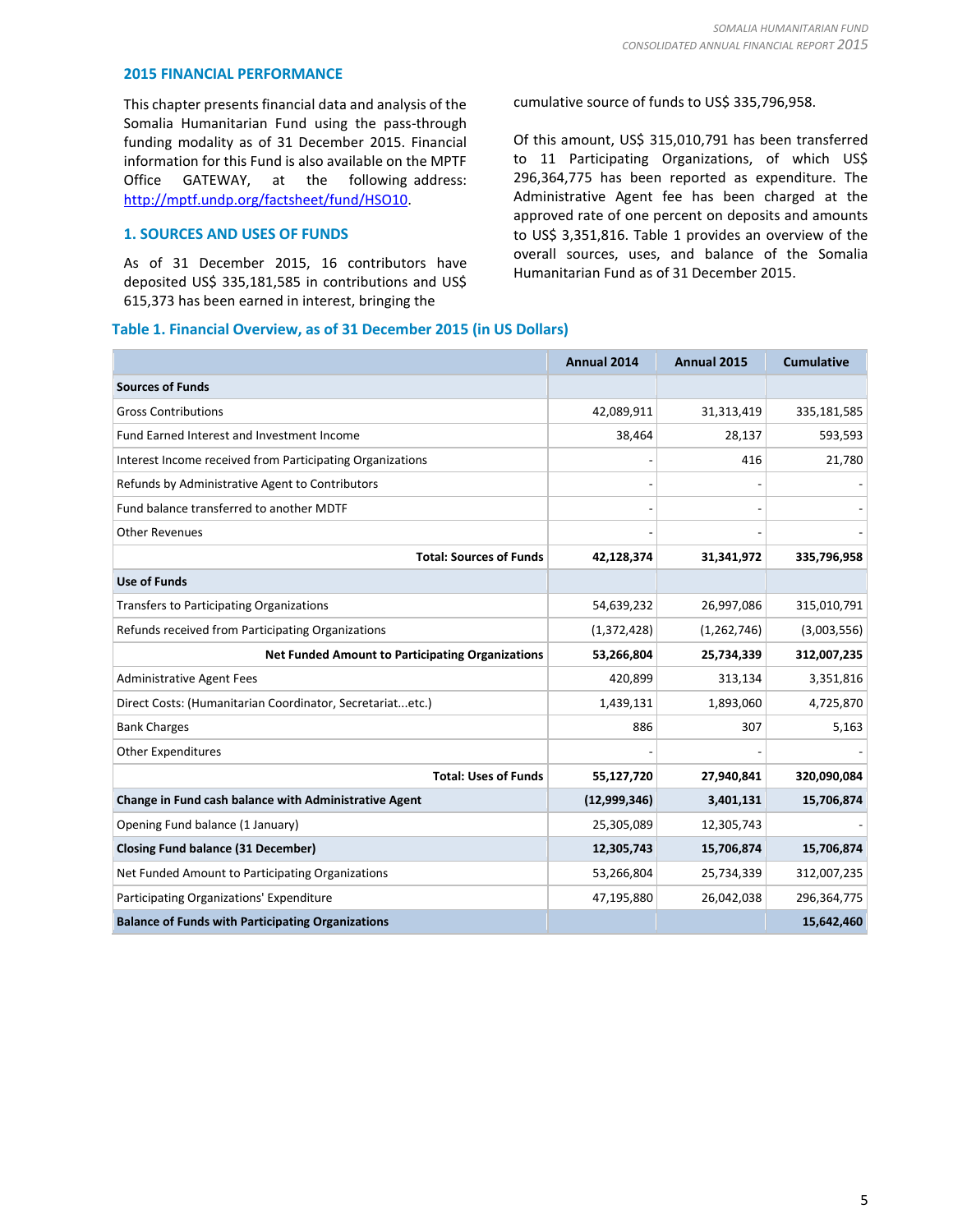#### **2. PARTNER CONTRIBUTIONS**

Table 2 provides information on cumulative contributions received from all contributors to this Fund as of 31 December 2015. The Somalia HF is currently being financed by 16 contributors that have signed SAAs, namely the African Union, Governments of Australia, Azerbaijan, Denmark, Finland, Germany, Guyana, Italy, Netherlands, Norway, and Poland,

the UK's Department for International Development (DFID), the Irish Aid, the Swedish International Development Cooperation Agency (Sida), the Swiss Agency for Development & Cooperation (SDC), and a private individual. In 2015, the Somalia HF received US\$ 31.31 million in contributions, bringing the total fund contributions to US\$ 335.18 million.

#### **Table 2. Contributions, as of 31 December 2015 (in US Dollars)**

| <b>Contributors</b>                                  | <b>Prior Years</b><br>as of 31-Dec-2014 | <b>Current Year</b><br><b>Jan-Dec-2015</b> | <b>Total</b> |
|------------------------------------------------------|-----------------------------------------|--------------------------------------------|--------------|
| African Union (AU)                                   | 2,000,000                               |                                            | 2,000,000    |
| Australia                                            | 4,384,000                               | 3,594,500                                  | 7,978,500    |
| Australian Agency for International Development      | 15,942,500                              |                                            | 15,942,500   |
| Azerbaijan                                           | 100,000                                 |                                            | 100,000      |
| Denmark                                              | 30,007,110                              | 6,948,398                                  | 36,955,508   |
| Department for International Development (DFID)      | 103,787,523                             | 7,460,500                                  | 111,248,023  |
| Finland                                              | 15,174,600                              |                                            | 15,174,600   |
| Germany                                              | 5,105,850                               | 1,637,350                                  | 6,743,200    |
| Guyana                                               | 75,000                                  |                                            | 75,000       |
| Irish AID                                            | 17,609,980                              | 3,274,170                                  | 20,884,150   |
| Italy                                                | 2,618,000                               |                                            | 2,618,000    |
| Netherlands                                          | 39,073,557                              |                                            | 39,073,557   |
| Norway                                               | 20,833,835                              |                                            | 20,833,835   |
| Poland                                               | 297,921                                 |                                            | 297,921      |
| <b>Private Sector</b>                                | 10,000                                  |                                            | 10,000       |
| Swiss Agency for Development and Cooperation (SDC)   | 8,684,675                               | 1,343,028                                  | 10,027,703   |
| Swedish International Development Cooperation (Sida) | 38,163,616                              | 7,055,473                                  | 45,219,089   |
| <b>Grand Total</b>                                   | 303,868,166                             | 31,313,419                                 | 335,181,585  |

**Figure 1: Deposits by contributor, cumulative as of 31 December 2015<sup>1</sup>**



<sup>&</sup>lt;sup>1</sup> In Figure 1 contributions of AusAID and Australia are shown combined.

 $\overline{a}$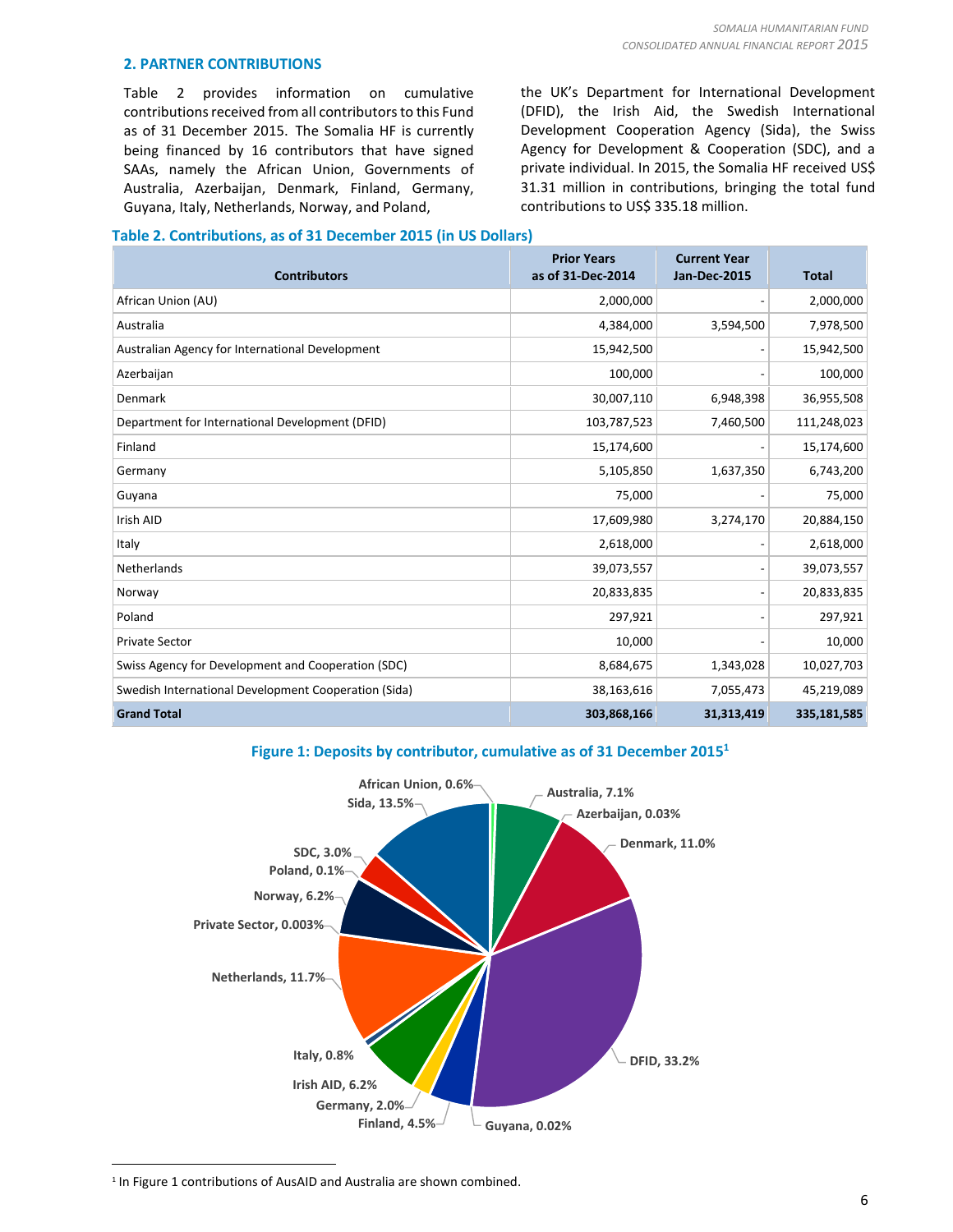#### **3. INTEREST EARNED**

Interest income is earned in two ways: 1) on the balance of funds held by the Administrative Agent ('Fund earned interest'), and 2) on the balance of funds held by the Participating Organizations ('Agency earned interest') where their Financial Regulations and Rules allow return of interest to the AA.

As of 31 December 2015, Fund earned interest amounts to US\$ 593,593 and interest received from Participating Organizations amounts to US\$ 21,780, bringing the cumulative interest received to US\$ 615,373. Details are provided in the table below.

#### **Table 3. Sources of Interest and Investment Income, as of 31 December 2015 (in US Dollars)**

| <b>Interest Earned</b>                     | <b>Prior Years</b><br>as of 31-Dec-2014 | <b>Current Year</b><br><b>Jan-Dec-2015</b> | <b>Total</b> |
|--------------------------------------------|-----------------------------------------|--------------------------------------------|--------------|
| <b>Administrative Agent</b>                |                                         |                                            |              |
| Fund Earned Interest and Investment Income | 565,456                                 | 28,137                                     | 593,593      |
| <b>Total: Fund Earned Interest</b>         | 565,456                                 | 28,137                                     | 593,593      |
| <b>Participating Organization</b>          |                                         |                                            |              |
| <b>UNDP</b>                                | 17,939                                  |                                            | 17,939       |
| <b>FAO</b>                                 | 383                                     | 416                                        | 799          |
| <b>UNOPS</b>                               | 3,042                                   |                                            | 3,042        |
| <b>Total: Agency earned interest</b>       | 21,364                                  | 416                                        | 21,780       |
| <b>Grand Total</b>                         | 586,820                                 | 28,552                                     | 615,373      |

#### **4. TRANSFER OF FUNDS**

With the overall aim of improving the timeliness and coherence of the humanitarian response, improving needs assessment and enhancing the Humanitarian Response Plan upon decision of the Humanitarian Coordinator transfers of funds were made to projects in 11 Clusters of the Somalia HF namely: Agriculture and Livelihoods, Education, Enabling Programming, Food Assistance, Health, Logistics, Nutrition, Protection, Shelter and Non-Food Items (NFIs), Multi-Cluster for Refugees and Water and Sanitation (WASH). Eleven Participating Organizations have signed the MOU for the Somalia HF since its inception in May 2010. In 2015 the Administrative Agent, based on the approval of the Humanitarian Coordinator, transferred US\$ 26.99 million to eight Participating

Organizations, bringing the total cumulative amount transferred to US\$ 315,010,791 to 11 Participating Organizations (see list below). Table 4 provides additional information on the refunds received by the MPTF Office, and the net funded amount for each of the Participating Organizations. OCHA serves as a Managing Agent for funds approved by the Humanitarian Coordinator for implementation by NGOs. As shown in Table 4 and Figure 2, in 2015 OCHA as a Managing Agent for NGO projects received the largest share of funding (US\$ 12.63 million or 47 percent), followed by UNICEF (US\$ 3.77 million or 14 percent), FAO (US\$ 3.4 million or 13 percent) and others.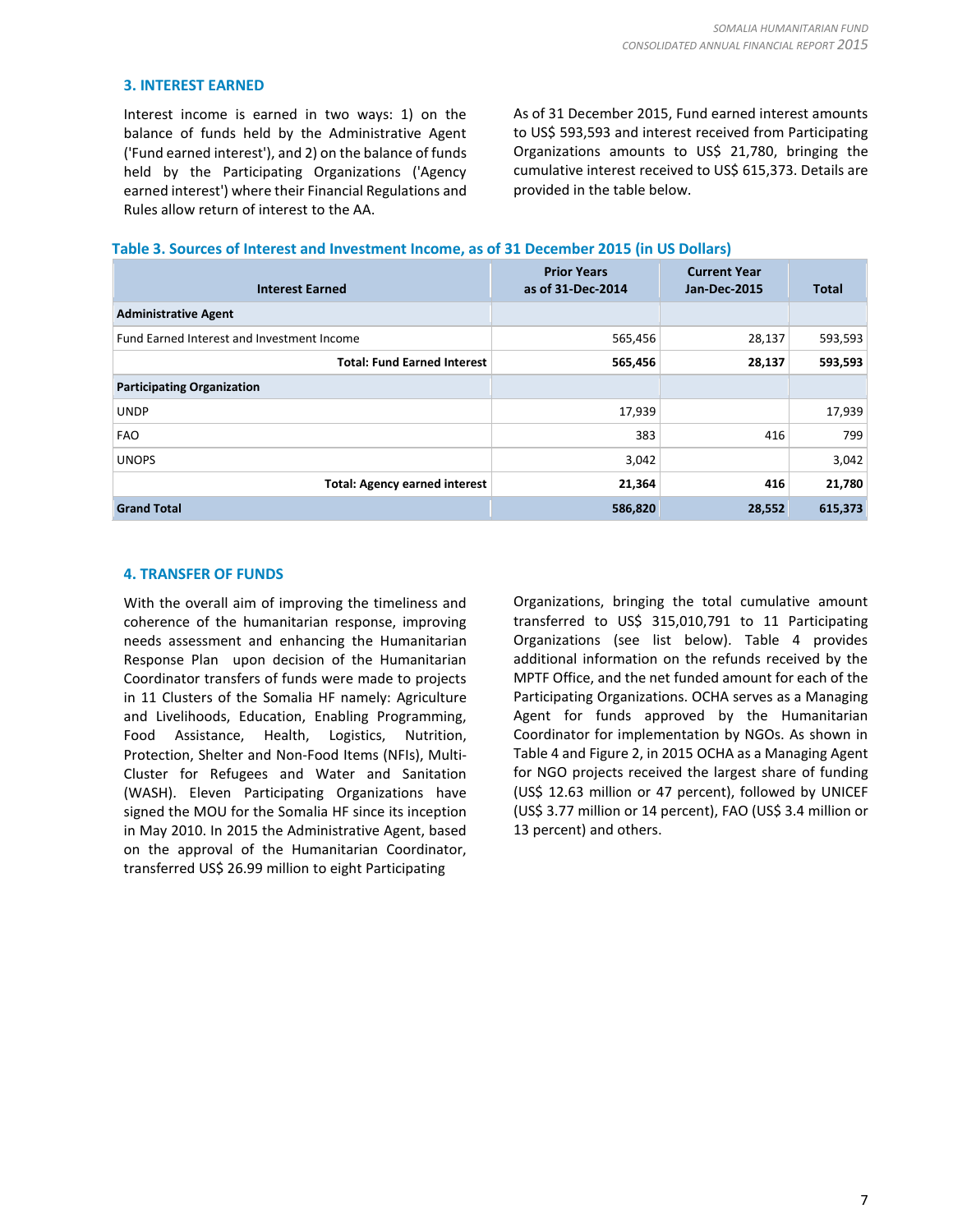#### **Table 4. Transfer, Refund, and Net Funded Amount by Participating Organization (in US Dollars)**

| Participating      | Prior Years as of 31-Dec-2014 |                |                   | <b>Current Year Jan-Dec-2015</b> |                |                   | <b>Total</b>     |                |                   |
|--------------------|-------------------------------|----------------|-------------------|----------------------------------|----------------|-------------------|------------------|----------------|-------------------|
| Organization       | <b>Transfers</b>              | <b>Refunds</b> | <b>Net Funded</b> | <b>Transfers</b>                 | <b>Refunds</b> | <b>Net Funded</b> | <b>Transfers</b> | <b>Refunds</b> | <b>Net Funded</b> |
| <b>FAO</b>         | 13,690,902                    | (11, 441)      | 13,679,461        | 3,400,000                        | (8, 453)       | 3,391,547         | 17,090,902       | (19, 894)      | 17,071,008        |
| <b>IOM</b>         | 3,023,339                     |                | 3,023,339         | 1,599,778                        |                | 1,599,778         | 4,623,117        |                | 4,623,117         |
| NGO/OCHA           | 191,668,084                   | (706, 263)     | 190,961,821       | 12,634,259                       | (1, 198, 118)  | 11,436,141        | 204,302,343      | (1,904,381)    | 202,397,962       |
| <b>OCHA</b>        | 769,014                       | (642, 535)     | 126,479           |                                  |                |                   | 769,014          | (642, 535)     | 126,479           |
| <b>UNDP</b>        | 4,507,463                     |                | 4,507,463         |                                  |                |                   | 4,507,463        |                | 4,507,463         |
| <b>UNFPA</b>       | 3,586,367                     | (53, 432)      | 3,532,935         | 1,149,820                        | (23, 307)      | 1,126,513         | 4,736,187        | (76, 739)      | 4,659,448         |
| <b>UNHABITAT</b>   | 854,224                       |                | 854,224           |                                  |                |                   | 854,224          |                | 854,224           |
| <b>UNHCR</b>       | 6,727,104                     |                | 6,727,104         | 591,316                          |                | 591,316           | 7,318,420        |                | 7,318,420         |
| <b>UNICEF</b>      | 26,404,353                    | (230, 146)     | 26,174,207        | 3,774,928                        | (854)          | 3,774,074         | 30,179,281       | (231,000)      | 29,948,281        |
| <b>UNOPS</b>       | 2,618,948                     | (2,802)        | 2,616,146         |                                  | (32,014)       | (32,014)          | 2,618,948        | (34, 816)      | 2,584,132         |
| <b>WFP</b>         | 24,276,571                    |                | 24,276,571        | 2,947,066                        |                | 2,947,066         | 27,223,637       |                | 27,223,637        |
| <b>WHO</b>         | 9,887,335                     | (94, 191)      | 9,793,144         | 899,918                          |                | 899,918           | 10,787,253       | (94, 191)      | 10,693,062        |
| <b>Grand Total</b> | 288,013,705                   | (1,740,810)    | 286,272,895       | 26,997,086                       | (1, 262, 746)  | 25,734,339        | 315,010,791      | (3,003,556)    | 312,007,235       |

#### **Figure 2: Net funded amount by Participating Organization for the period of 1 January to 31 December 2015<sup>2</sup>**



 $\overline{a}$ 

<sup>2</sup> This figure excludes 2015 refund from UNOPS where no transfers were made to this PUNO in 2015.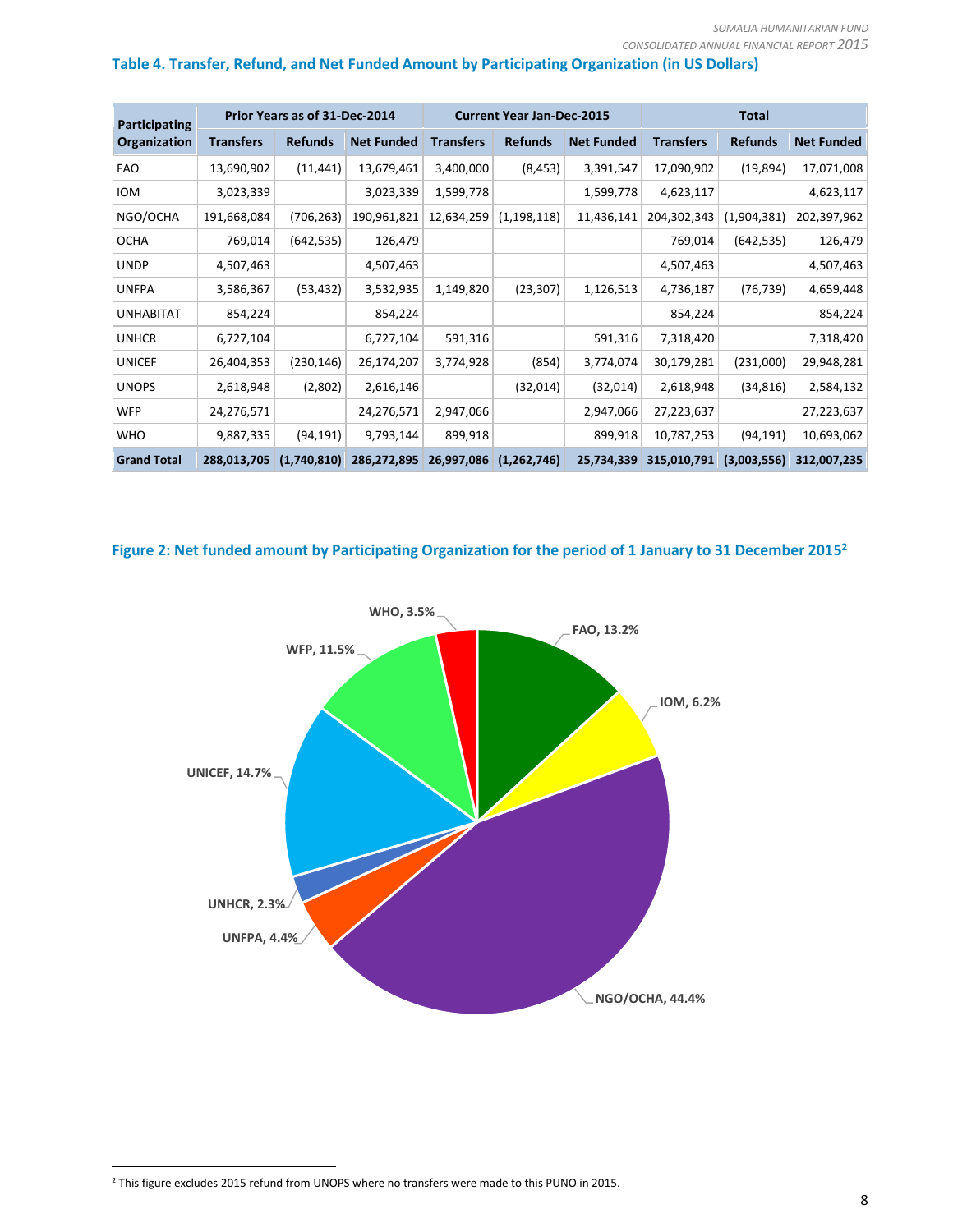#### **4.1. TRANSFER BY CLUSTER**

The Somalia HF has the following 11 clusters: Education, Enabling Programming, Food Assistance, Health, Agriculture and Livelihoods, Logistics, Nutrition, Protection, Shelter and NFIs, Multi-Cluster for Refugees and WASH. Table 4.1 below shows the total approved funding by Cluster.

As shown in Figure 3, in 2015, the Sectors receiving the largest share of transfers were: Food Assistance (23.0%), Water and Sanitation (16.9%), and Health (15.6%).

#### **Table 4.1 Cumulative net funded amount by Cluster as of 31 December 2015 (in US Dollars)**

| <b>Clusters</b>             | <b>Cumulative Net Funded Amount</b> |
|-----------------------------|-------------------------------------|
| Education                   | 8,891,773                           |
| <b>Enabling Programming</b> | 21,297,026                          |
| <b>Food Assistance</b>      | 47,496,591                          |
| Health                      | 44,303,296                          |
| Livelihoods                 | 29,339,910                          |
| Logistics                   | 3,791,198                           |
| Multi-Sector for Refugees   | 1,472,543                           |
| <b>Nutrition</b>            | 50,385,977                          |
| Protection                  | 12,024,394                          |
| Shelter & NFIs              | 31,870,495                          |
| <b>Water and Sanitation</b> | 61,134,030                          |
| Total:                      | 312,007,235                         |



#### **Figure 3: Net Funded Amounts by Cluster for the Year 2015<sup>3</sup>**

 $\overline{a}$ 

<sup>3</sup> This Figure excludes 2015 Refunds for Livelihoods cluster, where no transfers were made in 2015.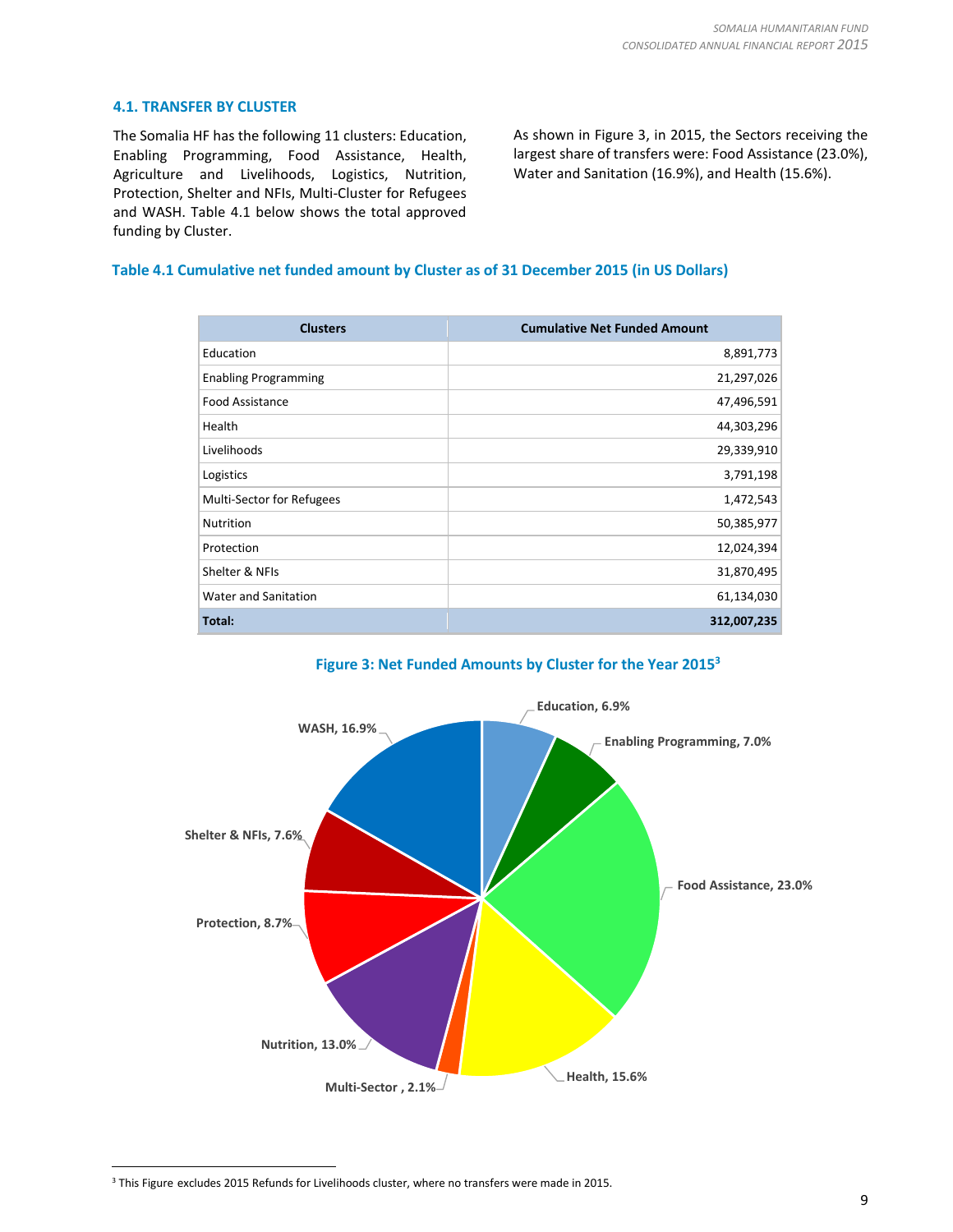#### **5. EXPENDITURE AND FINANCIAL DELIVERY RATES**

All final expenditures reported for the year 2015 were submitted by the Headquarters of the Participating Organizations. These were consolidated by the MPTF Office. Project expenditures are incurred and monitored by each Participating Organization and are reported as per the agreed upon categories for interagency harmonized reporting.

The reported expenditures were submitted via UNEX the MPTF Office's expenditure reporting tool. The 2015 expenditure data has been posted on the MPTF Office GATEWAY at <http://mptf.undp.org/factsheet/fund/HSO10>

#### **5.1 EXPENDITURE REPORTED BY PARTICIPATING ORGANIZATION**

In 2015, US\$ 26.99 million was transferred to Participating Organizations and reported US\$ 26.04 million in expenditure. As shown in table below, the cumulative net funded amount is US\$ 312,007,235 and cumulative expenditures reported by the Participating Organizations amount to US\$ 296,364,775. This equates to an overall Fund expenditure delivery rate of 95 percent. This delivery rate is a solid indicator of the Somalia HF's robust financial performance since its establishment.

| Table 5.1a Net Funded Amount, Reported Expenditure, and Financial Delivery by Participating Organization, as |  |  |
|--------------------------------------------------------------------------------------------------------------|--|--|
| of 31 December 2015 (in US Dollars)                                                                          |  |  |

|                                   | <b>Current Year Jan-Dec 2015</b> |                    | <b>Total</b>             |                    |                        |
|-----------------------------------|----------------------------------|--------------------|--------------------------|--------------------|------------------------|
| <b>Participating Organization</b> | <b>Net Funded Amount</b>         | <b>Expenditure</b> | <b>Net Funded Amount</b> | <b>Expenditure</b> | <b>Delivery Rate %</b> |
| <b>FAO</b>                        | 3,391,547                        | 3,666,198          | 17,071,008               | 12,644,938         | 74.07                  |
| <b>IOM</b>                        | 1,599,778                        | 1,902,163          | 4,623,117                | 3,594,327          | 77.75                  |
| NGO/OCHA                          | 11,436,141                       | 3,705,366          | 202,397,962              | 192,104,559        | 94.91                  |
| <b>OCHA</b>                       |                                  |                    | 126,479                  | 1,597,029          | 1262.68                |
| <b>UNDP</b>                       |                                  | 187,994            | 4,507,463                | 4,628,334          | 102.68                 |
| <b>UNFPA</b>                      | 1,126,513                        | 1,391,668          | 4,659,448                | 4,626,118          | 99.28                  |
| <b>UNHABITAT</b>                  |                                  | 8,837              | 854,224                  | 858,267            | 100.47                 |
| <b>UNHCR</b>                      | 591,316                          | 842,066            | 7,318,420                | 7,240,935          | 98.94                  |
| <b>UNICEF</b>                     | 3,774,074                        | 5,689,154          | 29,948,281               | 28,893,045         | 96.48                  |
| <b>UNOPS</b>                      | (32,014)                         | 200,815            | 2,584,132                | 2,584,132          | 100.00                 |
| <b>WFP</b>                        | 2,947,066                        | 6,310,474          | 27,223,637               | 27,220,457         | 99.99                  |
| <b>WHO</b>                        | 899,918                          | 2,137,303          | 10,693,062               | 10,372,632         | 97.00                  |
| <b>Total</b>                      | 25,734,339                       | 26,042,038         | 312,007,235              | 296,364,775        | 94.99                  |

#### **Table 5.1b Expenditure with breakdown by Cluster (in US Dollars)**

|                                  | <b>Current Year Jan-Dec-2015</b> | <b>Total</b>       |                          |                    |                 |
|----------------------------------|----------------------------------|--------------------|--------------------------|--------------------|-----------------|
| <b>Cluster</b>                   | <b>Net Funded Amount</b>         | <b>Expenditure</b> | <b>Net Funded Amount</b> | <b>Expenditure</b> | Delivery Rate % |
| Education                        | 1,766,531                        | 156,698            | 8,891,773                | 8,230,645          | 92.56           |
| <b>Enabling Programming</b>      | 1,789,907                        | 2,061,598          | 21,297,026               | 21,834,694         | 102.52          |
| <b>Food Assistance</b>           | 5,927,730                        | 8,437,469          | 47,496,591               | 45,399,897         | 95.59           |
| Health                           | 4,005,424                        | 4,452,200          | 44,303,296               | 41,451,852         | 93.56           |
| Livelihoods                      | (183,900)                        | 7,707              | 29,339,910               | 28,445,338         | 96.95           |
| Logistics                        |                                  |                    | 3,791,198                | 3,791,198          | 100.00          |
| <b>Multi-Sector for Refugees</b> | 543,183                          | 324,110            | 1,472,543                | 4,076,069          | 276.80          |
| Nutrition                        | 3,353,014                        | 4,003,709          | 50,385,977               | 47,715,036         | 94.70           |
| Protection                       | 2,230,153                        | 1,831,243          | 12,024,394               | 10,214,873         | 84.95           |
| Shelter & NFIs                   | 1,959,359                        | 1,127,132          | 31,870,495               | 30,640,171         | 96.14           |
| Water and Sanitation             | 4,342,939                        | 3,640,173          | 61,134,030               | 54,565,002         | 89.25           |
| <b>Grand Total:</b>              | 25,734,339                       | 26,042,038         | 312,007,235              | 296,364,775        | 94.99           |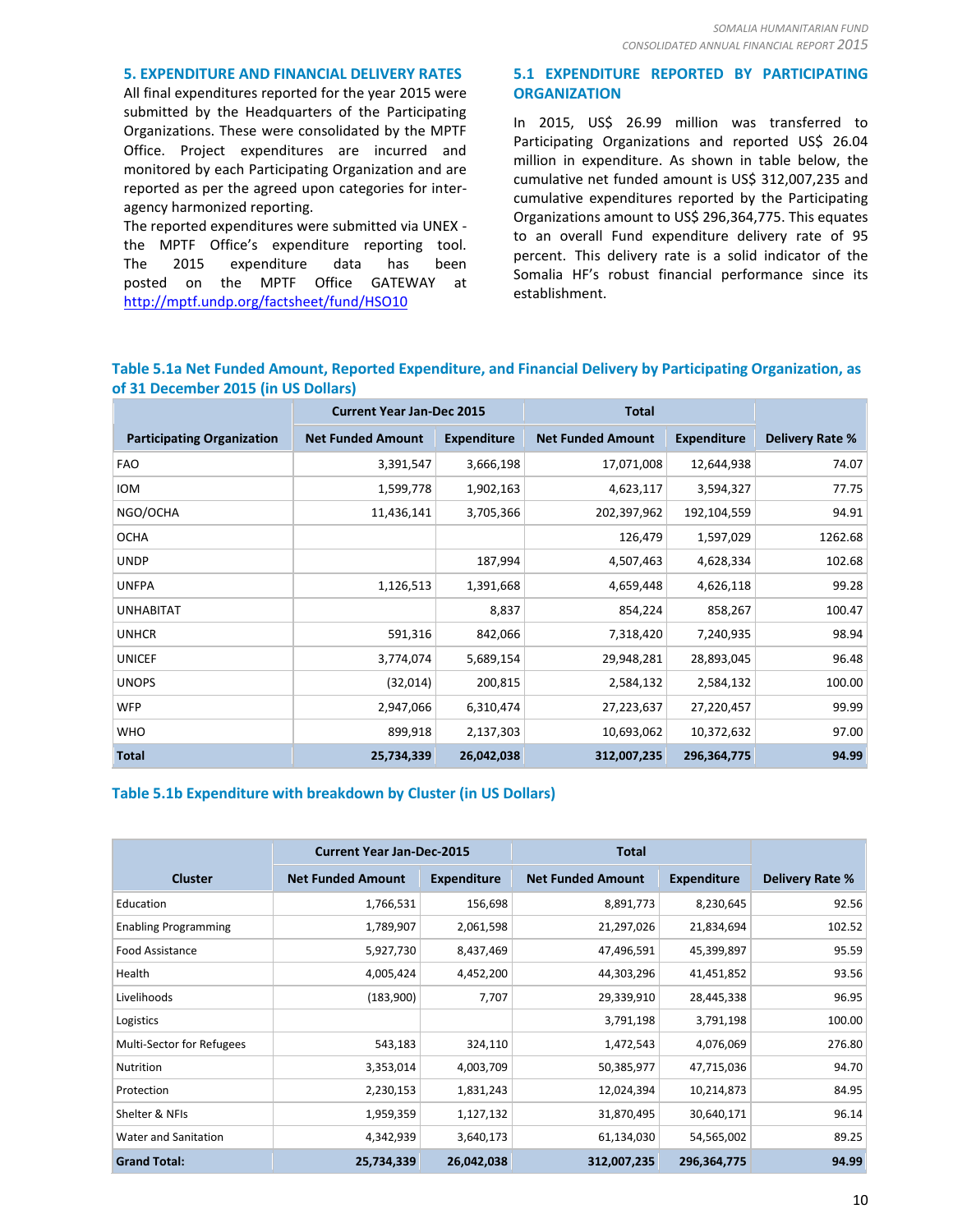#### **Figure 4: Cumulative Net Funded Amount and Expenditure with Breakdown by Cluster**



**5.2 EXPENDITURE BY PROJECT**

Table 5.2 displays the net funded amounts, expenditures reported and the financial delivery rates by Participating Organization.

|                         | <b>Cluster / Project No. and Project Title</b> | Participating<br>Organization | <b>Total Approved</b><br>Amount | <b>Net Funded</b><br><b>Amount</b> | <b>Total</b><br><b>Expenditure</b> | <b>Delivery Rate</b><br>% |  |  |  |
|-------------------------|------------------------------------------------|-------------------------------|---------------------------------|------------------------------------|------------------------------------|---------------------------|--|--|--|
| <b>Education</b>        |                                                |                               |                                 |                                    |                                    |                           |  |  |  |
| 00078219                | CHF Som EDU/2011ER/OCHA-NGOs                   | NGO/OCHA                      | 203,751                         | 201,878                            | 203,751                            | 100.93                    |  |  |  |
| 00078437                | CHF Som EDU/2011-1/OCHA-NGOs                   | NGO/OCHA                      | 118,890                         | 116,390                            | 118,890                            | 102.15                    |  |  |  |
| 00084137                | CHF Som EDU/2012-2/OCHA-NGOs                   | NGO/OCHA                      | 2,390,692                       | 2,390,692                          | 2,390,692                          | 100.00                    |  |  |  |
| 00087132                | CHF Som EDU/2013-1/OCHA-NGOs                   | NGO/OCHA                      | 1,776,948                       | 1,776,948                          | 1,776,948                          | 100.00                    |  |  |  |
| 00087635                | CHF Som EDU/2013ER/OCHA-NGOs                   | NGO/OCHA                      | 195,738                         | 195,738                            | 195,738                            | 100.00                    |  |  |  |
| 00090184                | CHF Som EDU/2014-1/NGOs                        | NGO/OCHA                      | 1,477,242                       | 1,477,242                          | 3,258,130                          | 220.55                    |  |  |  |
| 00092303                | CHF Som EDU/2014ER/OCHA-NGOs                   | NGO/OCHA                      | 964,482                         | 964,482                            | 129,800                            | 13.46                     |  |  |  |
| 00094731                | CHF Som EDU/2015-1/NGOs                        | NGO/OCHA                      | 2,080,575                       | 1,768,403                          | 156,697                            | 8.86                      |  |  |  |
| <b>Education: Total</b> |                                                |                               | 9,208,318                       | 8,891,773                          | 8,230,645                          | 92.56                     |  |  |  |
|                         |                                                |                               |                                 |                                    |                                    |                           |  |  |  |
|                         | <b>Enabling Programming</b>                    |                               |                                 |                                    |                                    |                           |  |  |  |
| 00075916                | CHF Somalia ENABLING PROGRAMMI                 | NGO/OCHA                      | 328,514                         | 320,664                            | 320,664                            | 100.00                    |  |  |  |
| 00078156                | CHF Som ENBPROGR/2011-1/OCHA-N                 | NGO/OCHA                      | 900,682                         | 870,262                            | 900,681                            | 103.50                    |  |  |  |
| 00078429                | CHF Som ENABPROGR/2011-1/UNDP-                 | <b>UNDP</b>                   | 2,216,024                       | 2,216,024                          | 3,798,569                          | 171.41                    |  |  |  |
| 00081267                | CHF Som ENPROGR/2012ER/UN Agen                 | <b>OCHA</b>                   | 665,075                         | 22,539                             | 469,156                            | 2081.52                   |  |  |  |
| 00081267                | CHF Som ENPROGR/2012ER/UN Agen                 | <b>UNOPS</b>                  | 1,056,803                       | 1,024,789                          | 1,024,789                          | 100.00                    |  |  |  |
| 00082230                | CHF Som ENPROGR/2012ER/UNOPS R                 | <b>UNOPS</b>                  | 104,723                         | 104,723                            | 104,723                            | 100.00                    |  |  |  |
| 00082780                | CHF Som ENPROGR/2012-1/OCHA-NG                 | NGO/OCHA                      | 270,300                         | 270,300                            | 270,300                            | 100.00                    |  |  |  |
| 00082931                | CHF Som ENPROGR/2012-1/UN Agen                 | <b>UNDP</b>                   | 960,000                         | 960,000                            |                                    | $\mathbf 0$               |  |  |  |
| 00082931                | CHF Som ENPROGR/2012-1/UN Agen                 | <b>UNICEF</b>                 | 271,416                         | 271,191                            | 271,191                            | 100.00                    |  |  |  |
| 00082931                | CHF Som ENPROGR/2012-1/UN Agen                 | <b>WHO</b>                    | 219,457                         | 219,457                            | 219,457                            | 100.00                    |  |  |  |
| 00084140                | CHF Som ENPROGR/2012-2/OCHA-NG                 | NGO/OCHA                      | 1,038,060                       | 1,038,060                          | 1,038,060                          | 100.00                    |  |  |  |

#### **Table 5.2 Expenditure by Project within Cluster, as of 31 December 2015 (in US Dollars)**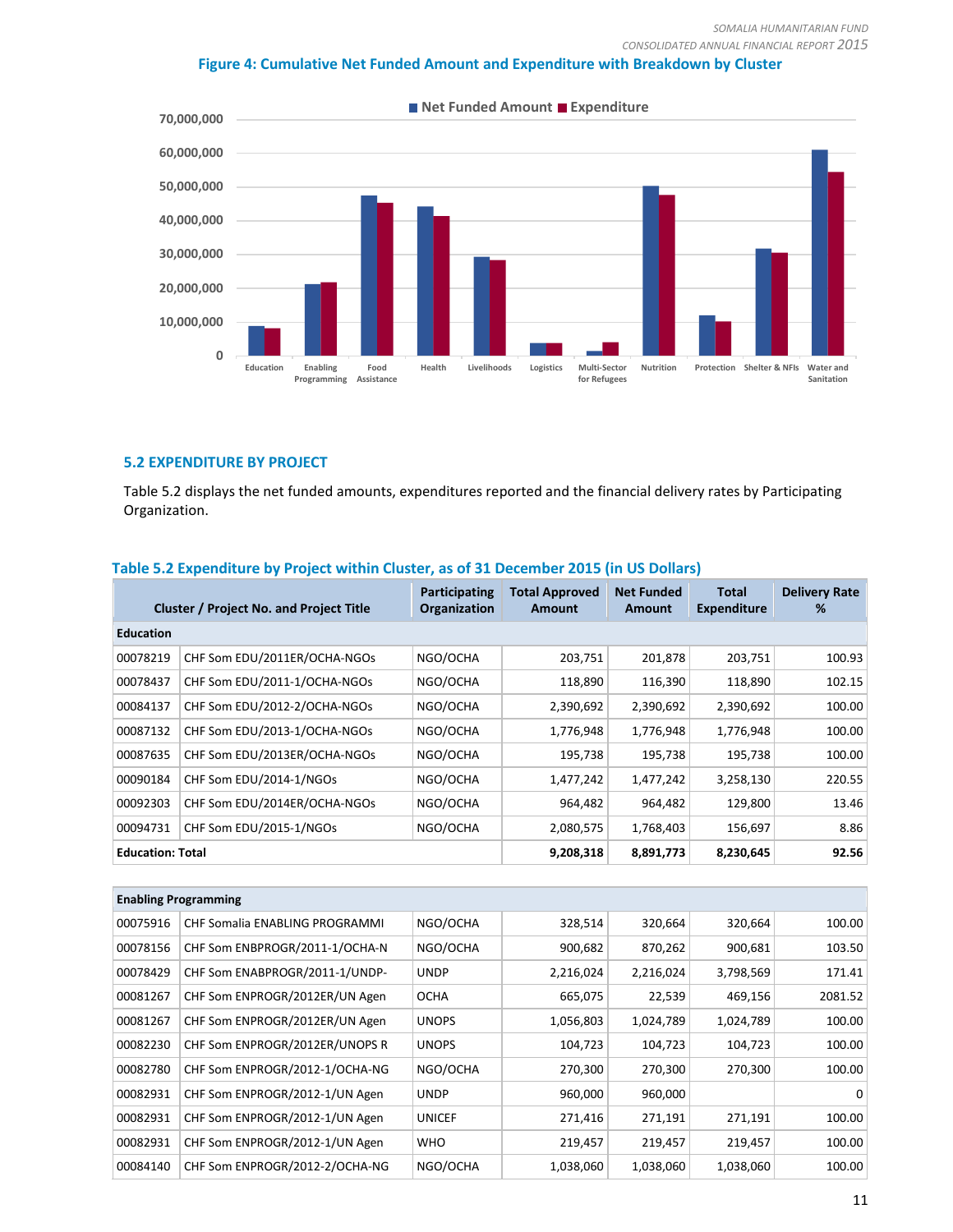|                        | <b>Cluster / Project No. and Project Title</b> |               | <b>Total Approved</b><br><b>Amount</b> | <b>Net Funded</b><br><b>Amount</b> | <b>Total</b><br><b>Expenditure</b> | <b>Delivery Rate</b><br>% |
|------------------------|------------------------------------------------|---------------|----------------------------------------|------------------------------------|------------------------------------|---------------------------|
| 00084554               | CHF Som ENPROGR/2012-2/UN Agen                 | <b>FAO</b>    | 900,000                                | 900,000                            | (1, 237)                           | (0.14)                    |
| 00084554               | CHF Som ENPROGR/2012-2/UN Agen                 | <b>UNDP</b>   | 500,000                                | 500,000                            |                                    | 0                         |
| 00084554               | CHF Som ENPROGR/2012-2/UN Agen                 | <b>UNFPA</b>  | 332,770                                | 309,302                            | 309,302                            | 100.00                    |
| 00084554               | CHF Som ENPROGR/2012-2/UN Agen                 | <b>UNOPS</b>  | 349,945                                | 349,945                            | 349,945                            | 100.00                    |
| 00086159               | CHF Som ENPROGR/2013ER/UN Agen                 | <b>UNOPS</b>  | 708,685                                | 708,685                            | 708,685                            | 100.00                    |
| 00087138               | CHF Som ENPROGR/2013-1/OCHA-NG                 | NGO/OCHA      | 3,939,639                              | 3,939,639                          | 3,939,639                          | 100.00                    |
| 00090172               | CHF Som ENPROGR/2014ER/UN Agen                 | OCHA          | 103,940                                | 103,940                            | 1,127,873                          | 1085.12                   |
| 00090172               | CHF Som ENPROGR/2014ER/UN Agen                 | <b>UNDP</b>   | 831,439                                | 831,439                            | 829,766                            | 99.80                     |
| 00090172               | CHF Som ENPROGR/2014ER/UN Agen                 | <b>WFP</b>    | 1,969,195                              | 1,969,195                          | 1,969,195                          | 100.00                    |
| 00090182               | CHF Som ENPROGR/2014-1/NGOs                    | NGO/OCHA      | 622,973                                | 622,973                            | 1,212,731                          | 194.67                    |
| 00090192               | CHF Som ENPROGR/2014-1/UN Agen                 | <b>FAO</b>    | 600,000                                | 600,000                            | 605,672                            | 100.95                    |
| 00090192               | CHF Som ENPROGR/2014-1/UN Agen                 | <b>UNHCR</b>  | 96,835                                 | 96,835                             | 96,835                             | 100.00                    |
| 00090192               | CHF Som ENPROGR/2014-1/UN Agen                 | <b>WFP</b>    | 1,099,999                              | 1,099,999                          | 1,099,999                          | 100.00                    |
| 00090192               | CHF Som ENPROGR/2014-1/UN Agen                 | <b>WHO</b>    | 100,000                                | 100,000                            | 96,628                             | 96.63                     |
| 00096011               | CHF Som ENPROGR/2015 - 1/UN Ag                 | <b>FAO</b>    | 850,000                                | 850,000                            | 75,008                             | 8.82                      |
| 00096011               | CHF Som ENPROGR/2015 - 1/UN Ag                 | <b>WFP</b>    | 997,066                                | 997,066                            | 997,066                            | 100.00                    |
|                        | <b>Enabling Programming: Total</b>             |               | 22,033,539                             | 21,297,026                         | 21,834,694                         | 102.52                    |
| <b>Food Assistance</b> |                                                |               |                                        |                                    |                                    |                           |
| 00078217               | CHF Som FOODASSIS/2011-1/WFP F                 | <b>WFP</b>    | 3,700,000                              | 3,700,000                          | 3,700,000                          | 100.00                    |
| 00079111               | CHF Som/FOODASSIS/2011ER/OCHA-                 | NGO/OCHA      | 2,620,463                              | 2,588,213                          | 2,620,462                          | 101.25                    |
| 00082781               | CHF Som FOODASSIS/2012-1/OCHA-                 | NGO/OCHA      | 5,094,137                              | 5,074,937                          | 5,094,137                          | 100.38                    |
| 00083451               | CHF Som/FOODASS/2012ER/OCHA-NG                 | NGO/OCHA      | 501,885                                | 499,185                            | 501,885                            | 100.54                    |
| 00084133               | CHF Som FOODASSIS/2012-2/OCHA-                 | NGO/OCHA      | 11,735,364                             | 11,735,364                         | 11,735,364                         | 100.00                    |
| 00084184               | CHF Som/FOODASS/2012ER/UN Agen                 | <b>FAO</b>    | 400,000                                | 400,000                            | 399,313                            | 99.83                     |
| 00084595               | CHF Som FOODASSIS/2012-2/UN Ag                 | <b>WFP</b>    | 745,034                                | 745,034                            | 745,034                            | 100.00                    |
| 00087131               | CHF Som FOODASSIS/2013-1/OCHA-                 | NGO/OCHA      | 3,180,071                              | 3,180,071                          | 3,180,071                          | 100.00                    |
| 00087312               | CHF Som FOODASSIS/2013-1/UN Ag                 | FAO           | 650,000                                | 642,748                            | 642,748                            | 100.00                    |
| 00087312               | CHF Som FOODASSIS/2013-1/UN Ag                 | <b>IOM</b>    | 299,999                                | 299,999                            | 299,999                            | 100.00                    |
| 00087312               | CHF Som FOODASSIS/2013-1/UN Ag                 | <b>WFP</b>    | 499,999                                | 499,999                            | 499,883                            | 99.98                     |
| 00087636               | CHF Som/FOODASS/2013ER/OCHA-NG                 | NGO/OCHA      | 309,581                                | 309,581                            | 309,581                            | 100.00                    |
| 00090179               | CHF Som FOODASSIS/2014-1/NGOs                  | NGO/OCHA      | 2,427,910                              | 2,427,910                          | 1,952,008                          | 80.40                     |
| 00090189               | CHF Som FOODASSIS/2014-1/UN Ag                 | FAO           | 850,000                                | 849,551                            | 849,810                            | 100.03                    |
| 00090189               | CHF Som FOODASSIS/2014-1/UN Ag                 | <b>IOM</b>    | 350,000                                | 350,000                            | 350,000                            | 100.00                    |
| 00090189               | CHF Som FOODASSIS/2014-1/UN Ag                 | <b>WFP</b>    | 850,000                                | 850,000                            | 850,000                            | 100.00                    |
| 00092300               | CHF Som/FOODASS/2014ER/OCHA-NG                 | NGO/OCHA      | 2,187,612                              | 2,187,612                          | 2,381,353                          | 108.86                    |
| 00092307               | CHF Som FOODASSIS/2014ER/UN Ag                 | <b>FAO</b>    | 900,000                                | 899,248                            | 899,248                            | 100.00                    |
| 00092307               | CHF Som FOODASSIS/2014ER/UN Ag                 | <b>WFP</b>    | 4,302,106                              | 4,302,106                          | 4,302,105                          | 100.00                    |
| 00094299               | CHF Som FOODASSIS/2015ER/UN Ag                 | <b>FAO</b>    | 1,000,000                              | 1,000,000                          | 994,568                            | 99.46                     |
| 00094685               | CHF Som FOODASSIS/2015-1/UN Ag                 | <b>FAO</b>    | 1,350,000                              | 1,350,000                          | 1,136,189                          | 84.16                     |
| 00094685               | CHF Som FOODASSIS/2015-1/UN Ag                 | <b>IOM</b>    | 300,000                                | 300,000                            | 140,385                            | 46.80                     |
| 00094685               | CHF Som FOODASSIS/2015-1/UN Ag                 | <b>UNICEF</b> | 400,000                                | 400,000                            | 66,461                             | 16.62                     |
| 00094685               | CHF Som FOODASSIS/2015-1/UN Ag                 | <b>WFP</b>    | 1,350,000                              | 1,350,000                          | 1,350,000                          | 100.00                    |
| 00094733               | CHF Som FOODASSIS/2015-1/NGOs                  | NGO/OCHA      | 1,194,700                              | 1,191,832                          | 184,706                            | 15.50                     |
| 00096610               | CHF Som FOODASSIS/2015-1/2 -NG                 | NGO/OCHA      | 363,200                                | 363,200                            | 214,587                            | 59.08                     |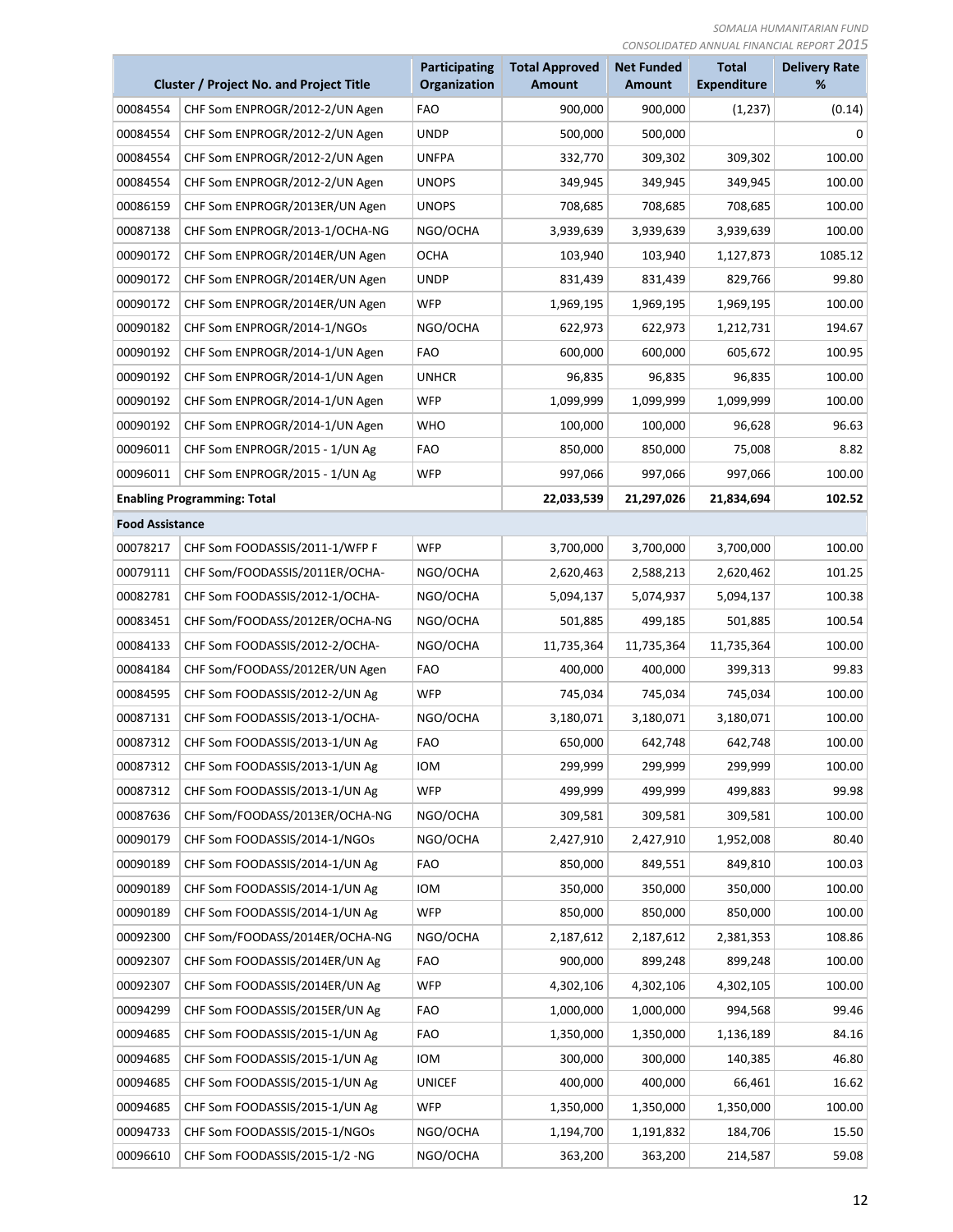| <b>Cluster / Project No. and Project Title</b> | <b>Participating</b> | <b>Total Approved</b> | <b>Net Funded</b> | <b>Total</b> | <b>Delivery Rate</b> |
|------------------------------------------------|----------------------|-----------------------|-------------------|--------------|----------------------|
|                                                | <b>Organization</b>  | Amount                | Amount            | Expenditure  | %                    |
| <b>Food Assistance: Total</b>                  |                      | 47.562.061            | 47.496.591        | 45.399.897   | 95.59                |

| Health   |                                |               |           |           |           |        |
|----------|--------------------------------|---------------|-----------|-----------|-----------|--------|
| 00075912 | CHF Somalia HEALTH/OCHA-NGOs   | NGO/OCHA      | 2,826,396 | 2,776,338 | 2,776,338 | 100.00 |
| 00076056 | CHF Somalia HEALTH/WHO BloodTr | <b>WHO</b>    | 197,441   | 197,441   | 197,441   | 100.00 |
| 00076057 | CHF Somalia HEALTH/WHO Mat&Neo | <b>WHO</b>    | 671,850   | 649,035   | 649,035   | 100.00 |
| 00076073 | CHF Somalia HEALTH/WHO OutbCtr | <b>WHO</b>    | 1,070,202 | 1,053,137 | 1,053,137 | 100.00 |
| 00077379 | CHF Som HEALTH/2010ER/OCHA-NGO | NGO/OCHA      | 126,566   | 126,566   | 126,566   | 100.00 |
| 00077733 | CHF Som HEALTH/2011ER/WHO Emer | <b>WHO</b>    | 250,513   | 250,513   | 250,513   | 100.00 |
| 00077841 | CHF Som HEALTH/2011ER/WHO Equi | <b>WHO</b>    | 500,000   | 474,792   | 474,792   | 100.00 |
| 00078152 | CHF Som HEALTH/2011-1/WHO Coor | <b>WHO</b>    | 151,679   | 134,366   | 134,366   | 100.00 |
| 00078167 | CHF Som HEALTH/2011-1/UNOPS Em | <b>UNOPS</b>  | 398,793   | 395,991   | 395,991   | 100.00 |
| 00078177 | CHF Som HEALTH/2011-1/OCHA-NGO | NGO/OCHA      | 2,698,354 | 2,626,107 | 2,698,353 | 102.75 |
| 00078436 | CHF Som HEALTH/2011-1/UNICEF P | <b>UNICEF</b> | 735,562   | 695,127   | 695,127   | 100.00 |
| 00078490 | CHF Som HEALTH/2011-1/UNFPA Em | <b>UNFPA</b>  | 500,000   | 487,842   | 487,842   | 100.00 |
| 00078931 | CHF Som/HEALTH/2011ER/WHO EMS  | <b>WHO</b>    | 84,716    | 84,716    | 84,716    | 100.00 |
| 00079626 | CHF Som HEALTH/2011ER/OCHA-NGO | NGO/OCHA      | 4,875,865 | 4,749,509 | 4,875,865 | 102.66 |
| 00080437 | CHF Som HEALTH/2011ER/WHO Coor | <b>WHO</b>    | 360,055   | 360,055   | 360,055   | 100.00 |
| 00082709 | CHF Som HEALTH/2012-1/UN Agenc | <b>UNFPA</b>  | 843,598   | 825,792   | 825,792   | 100.00 |
| 00082709 | CHF Som HEALTH/2012-1/UN Agenc | <b>WHO</b>    | 539,480   | 539,480   | 539,480   | 100.00 |
| 00082779 | CHF Som HEALTH/2012-1/OCHA-NGO | NGO/OCHA      | 3,697,420 | 3,694,920 | 3,697,420 | 100.07 |
| 00084136 | CHF Som HEALTH/2012-2/OCHA-NGO | NGO/OCHA      | 1,433,335 | 1,433,335 | 1,433,335 | 100.00 |
| 00084556 | CHF Som HEALTH/2012-2/UN Agen  | <b>UNICEF</b> | 817,480   | 817,480   | 817,480   | 100.00 |
| 00084556 | CHF Som HEALTH/2012-2/UN Agen  | <b>WHO</b>    | 1,749,462 | 1,737,672 | 1,737,672 | 100.00 |
| 00086158 | CHF Som HEALTH/2013ER/OCHA-NGO | NGO/OCHA      | 3,272,887 | 3,272,887 | 2,774,589 | 84.77  |
| 00087137 | CHF Som HEALTH/2013-1/OCHA-NGO | NGO/OCHA      | 2,007,072 | 2,007,072 | 2,007,072 | 100.00 |
| 00087311 | CHF Som HEALTH/2013-1/UN Agenc | <b>IOM</b>    | 300,000   | 300,000   | 300,000   | 100.00 |
| 00087311 | CHF Som HEALTH/2013-1/UN Agenc | <b>UNFPA</b>  | 800,000   | 776,693   | 776,693   | 100.00 |
| 00087311 | CHF Som HEALTH/2013-1/UN Agenc | <b>WHO</b>    | 632,980   | 632,980   | 628,678   | 99.32  |
| 00088813 | CHF Som HEALTH/2013ER/UN Agenc | <b>WHO</b>    | 1,234,982 | 1,234,982 | 1,234,982 | 100.00 |
| 00090168 | CHF Som HEALTH/2014ER/UN Agenc | <b>IOM</b>    | 400,000   | 400,000   | 400,000   | 100.00 |
| 00090168 | CHF Som HEALTH/2014ER/UN Agenc | <b>UNFPA</b>  | 449,999   | 449,999   | 449,999   | 100.00 |
| 00090168 | CHF Som HEALTH/2014ER/UN Agenc | <b>UNICEF</b> | 746,251   | 746,251   | 738,210   | 98.92  |
| 00090168 | CHF Som HEALTH/2014ER/UN Agenc | <b>WHO</b>    | 803,690   | 803,690   | 795,469   | 98.98  |
| 00090178 | CHF Som HEALTH/2014-1/NGOs     | NGO/OCHA      | 1,613,719 | 1,613,719 | 2,285,364 | 141.62 |
| 00090188 | CHF Som HEALTH/2014-1/UN Agenc | <b>IOM</b>    | 365,000   | 365,000   | 365,000   | 100.00 |
| 00090188 | CHF Som HEALTH/2014-1/UN Agenc | <b>UNFPA</b>  | 660,000   | 660,000   | 641,743   | 97.23  |
| 00090188 | CHF Som HEALTH/2014-1/UN Agenc | <b>WHO</b>    | 1,320,828 | 1,320,828 | 1,255,786 | 95.08  |
| 00090199 | CHF Som HEALTH/2014ER/NGOs     | NGO/OCHA      | 1,444,847 | 1,444,847 | 449,702   | 31.12  |
| 00094687 | CHF Som HEALTH/2015-1/UN Agenc | <b>IOM</b>    | 299,807   | 299,807   | 92,874    | 30.98  |
| 00094687 | CHF Som HEALTH/2015-1/UN Agenc | <b>UNFPA</b>  | 749,915   | 749,915   | 734,842   | 97.99  |
| 00094687 | CHF Som HEALTH/2015-1/UN Agenc | <b>UNICEF</b> | 1,124,950 | 1,124,950 | 549,107   | 48.81  |
| 00094687 | CHF Som HEALTH/2015-1/UN Agenc | <b>WHO</b>    | 899,918   | 899,918   | 660,425   | 73.39  |
| 00094734 | CHF Som HEALTH/2015-1/NGOs     | NGO/OCHA      | 1,143,620 | 1,089,545 |           | 0      |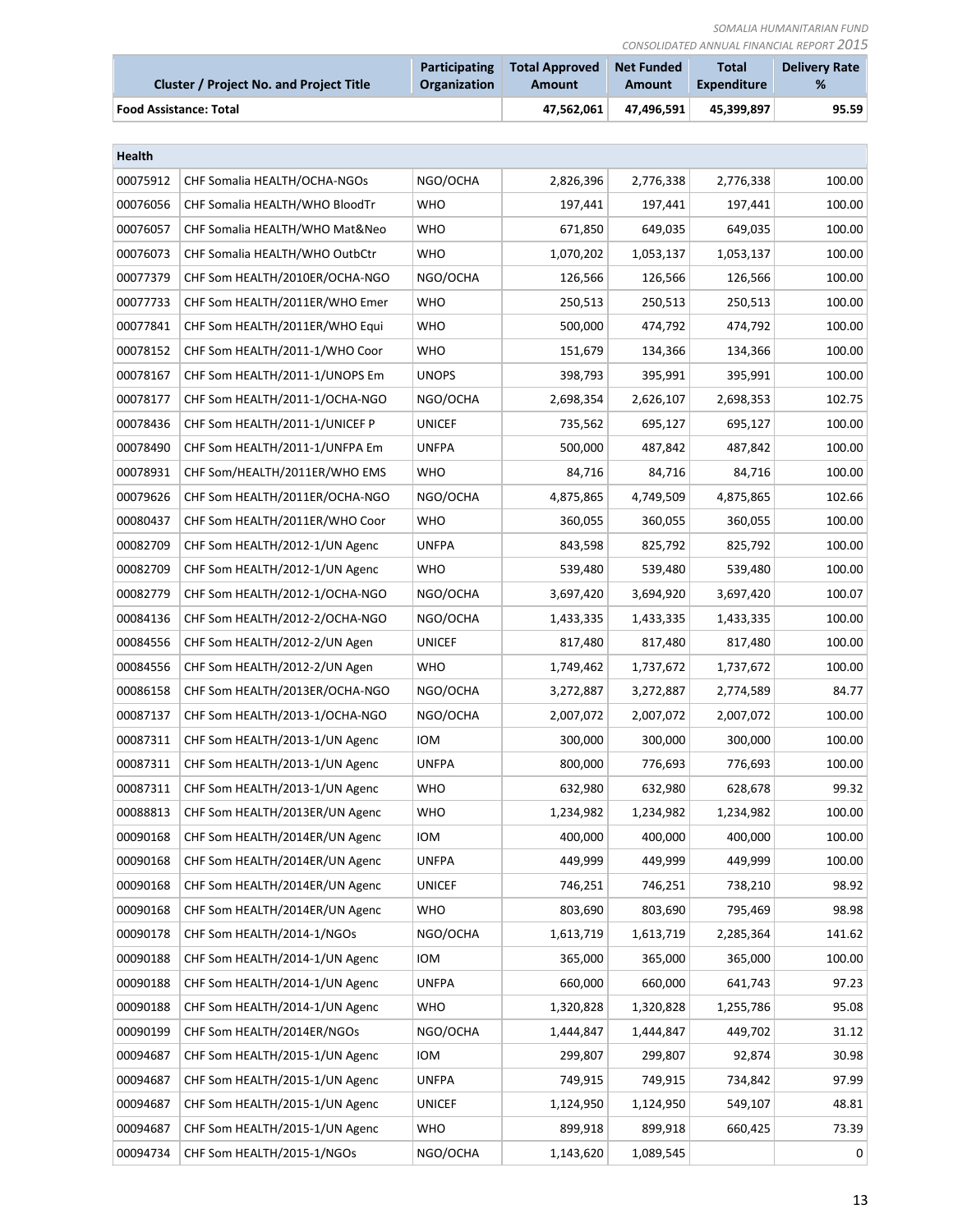| <b>Cluster / Project No. and Project Title</b> | Participating       | <b>Total Approved</b> | <b>Net Funded</b> | <b>Total</b> | <b>Delivery Rate</b> |
|------------------------------------------------|---------------------|-----------------------|-------------------|--------------|----------------------|
|                                                | <b>Organization</b> | Amount                | Amount            | Expenditure  | %                    |
| <b>Health: Total</b>                           |                     | 44.799.232            | 44.303.296        | 41.451.852   | 93.56                |

Ŷ.

| Livelihoods                           |                                         |               |            |            |            |             |
|---------------------------------------|-----------------------------------------|---------------|------------|------------|------------|-------------|
| 00075910                              | CHF Somalia LIVELIHOODS/OCHA-N          | NGO/OCHA      | 2,423,831  | 2,402,430  | 2,402,430  | 100.00      |
| 00076055                              | CHF Somalia LIVELHDS/FAO FSNAU          | <b>FAO</b>    | 335,000    | 334,564    | 334,564    | 100.00      |
| 00077378                              | CHF Som LIVLHD/2010ER/OCHA-NGO          | NGO/OCHA      | 3,309,814  | 3,266,010  | 3,309,814  | 101.34      |
| 00078062                              | CHF Som LIVLH/2011-1/FAO FSNAU          | <b>FAO</b>    | 750,000    | 750,000    |            | $\mathbf 0$ |
| 00078151                              | CHF Som LIVLHD/2011-1/FAO CapB          | <b>FAO</b>    | 357,000    | 355,850    | 355,850    | 100.00      |
| 00078153                              | CHF Som LIVLHD/2011-1/OCHA-NGO          | NGO/OCHA      | 6,147,086  | 6,028,971  | 6,147,086  | 101.96      |
| 00078487                              | CHF Som LIVLHD/2011-1/FAO Prot          | <b>FAO</b>    | 1,429,065  | 1,429,065  | 1,004,814  | 70.31       |
| 00078488                              | CHF Som LIVLHD/2011-1/FAO Hydr          | <b>FAO</b>    | 499,946    | 490,091    | 490,091    | 100.00      |
| 00078489                              | CHF Som LIVLHD/2011-1/FAO Livl          | <b>FAO</b>    | 2,115,233  | 2,115,233  | 2,109,513  | 99.73       |
| 00079110                              | CHF Som LIVLHD/2011ER/OCHA-NGO          | NGO/OCHA      | 11,271,702 | 11,153,621 | 11,271,701 | 101.06      |
| 00082840                              | CHF Som LIVLHD/2012ER/OCHA-NGO          | NGO/OCHA      | 1,019,476  | 1,014,076  | 1,019,476  | 100.53      |
| Livelihoods: Total                    |                                         |               | 29,658,153 | 29,339,910 | 28,445,338 | 96.95       |
|                                       |                                         |               |            |            |            |             |
| Logistics                             |                                         |               |            |            |            |             |
| 00076161                              | CHF Somalia LOGIST/WFP AirSer           | <b>WFP</b>    | 995,100    | 995,100    | 995,100    | 100.00      |
| 00083133                              | CHF Som/LOGIST/2012ER/UN Agenc          | <b>WFP</b>    | 2,796,098  | 2,796,098  | 2,796,098  | 100.00      |
| <b>Logistics: Total</b>               |                                         |               | 3,791,198  | 3,791,198  | 3,791,198  | 100.00      |
|                                       |                                         |               |            |            |            |             |
|                                       | <b>Multi-Sector for Refugees</b>        |               |            |            |            |             |
| 00090560                              | CHF Som/MULTI/2014-1/NGOs               | NGO/OCHA      | 929,359    | 929,359    | 3,751,959  | 403.71      |
| 00094735<br>CHF Som/MULTI/2015-1/NGOs |                                         | NGO/OCHA      | 829,500    | 543,183    | 324,110    | 59.67       |
|                                       | <b>Multi-Sector for Refugees: Total</b> |               | 1,758,859  | 1,472,543  | 4,076,069  | 276.80      |
|                                       |                                         |               |            |            |            |             |
| <b>Nutrition</b>                      |                                         |               |            |            |            |             |
| 00075913                              | CHF Somalia NUTRITION/OCHA-NGO          | NGO/OCHA      | 997,882    | 984,158    | 984,158    | 100.00      |
| 00076516                              | CHF Somalia NUTRITION/UNICEF M          | <b>UNICEF</b> | 3,758,878  | 3,692,414  | 3,692,414  | 100.00      |
| 00078157                              | CHF Som NUTRIT/2011-1/OCHA-NGO          | NGO/OCHA      | 4,670,310  | 4,577,375  | 4,670,310  | 102.03      |
| 00078175                              | CHF Som NUTRIT/2011ER/OCHA-NGO          | NGO/OCHA      | 4,558,819  | 4,330,664  | 4,558,819  | 105.27      |
| 00078573                              | CHF Som NUTRIT/2011-1/UNICEF B          | <b>UNICEF</b> | 2,142,942  | 2,138,679  | 2,138,679  | 100.00      |
| 00082708                              | CHF Som NUTRIT/2012-1/UN Agenc          | <b>UNICEF</b> | 1,076,778  | 1,076,778  | 1,076,778  | 100.00      |
| 00082778                              | CHF Som NUTRIT/2012-1/OCHA-NGO          | NGO/OCHA      | 3,119,899  | 3,119,899  | 3,119,899  | 100.00      |
| 00083454                              | CHF Som NUTRIT/2012-ER/OCHA-NG          | NGO/OCHA      | 324,709    | 319,709    | 324,709    | 101.56      |
| 00084134                              | CHF Som NUTRIT/2012-2/OCHA-NGO          | NGO/OCHA      | 4,855,103  | 4,855,103  | 4,855,103  | 100.00      |
| 00084557                              | CHF Som NUTRIT/2012-2/UN Agen           | <b>UNICEF</b> | 2,806,037  | 2,805,408  | 2,805,408  | 100.00      |
| 00084557                              | CHF Som NUTRIT/2012-2/UN Agen           | <b>WFP</b>    | 3,992,085  | 3,992,085  | 3,992,085  | 100.00      |
| 00087136                              | CHF Som NUTRIT/2013-1/OCHA-NGO          | NGO/OCHA      | 2,792,647  | 2,792,647  | 2,792,647  | 100.00      |
| 00087310                              | CHF Som NUTRIT/2013-1/UN Agenc          | <b>UNICEF</b> | 1,493,157  | 1,493,157  | 1,489,982  | 99.79       |
| 00087310                              | CHF Som NUTRIT/2013-1/UN Agenc          | <b>WFP</b>    | 1,796,957  | 1,796,957  | 1,796,957  | 100.00      |
| 00088268                              | CHF Som NUTRITION/2013ER/OCHA-          | NGO/OCHA      | 429,666    | 429,666    | 429,335    | 99.92       |
| 00090177                              | CHF Som NUTRIT/2014-1/NGOs              | NGO/OCHA      | 2,172,128  | 2,172,128  | 1,189,206  | 54.75       |
| 00090187                              | CHF Som NUTRIT/2014-1/UN Agenc          | <b>UNICEF</b> | 1,499,259  | 1,499,259  |            | 94.57       |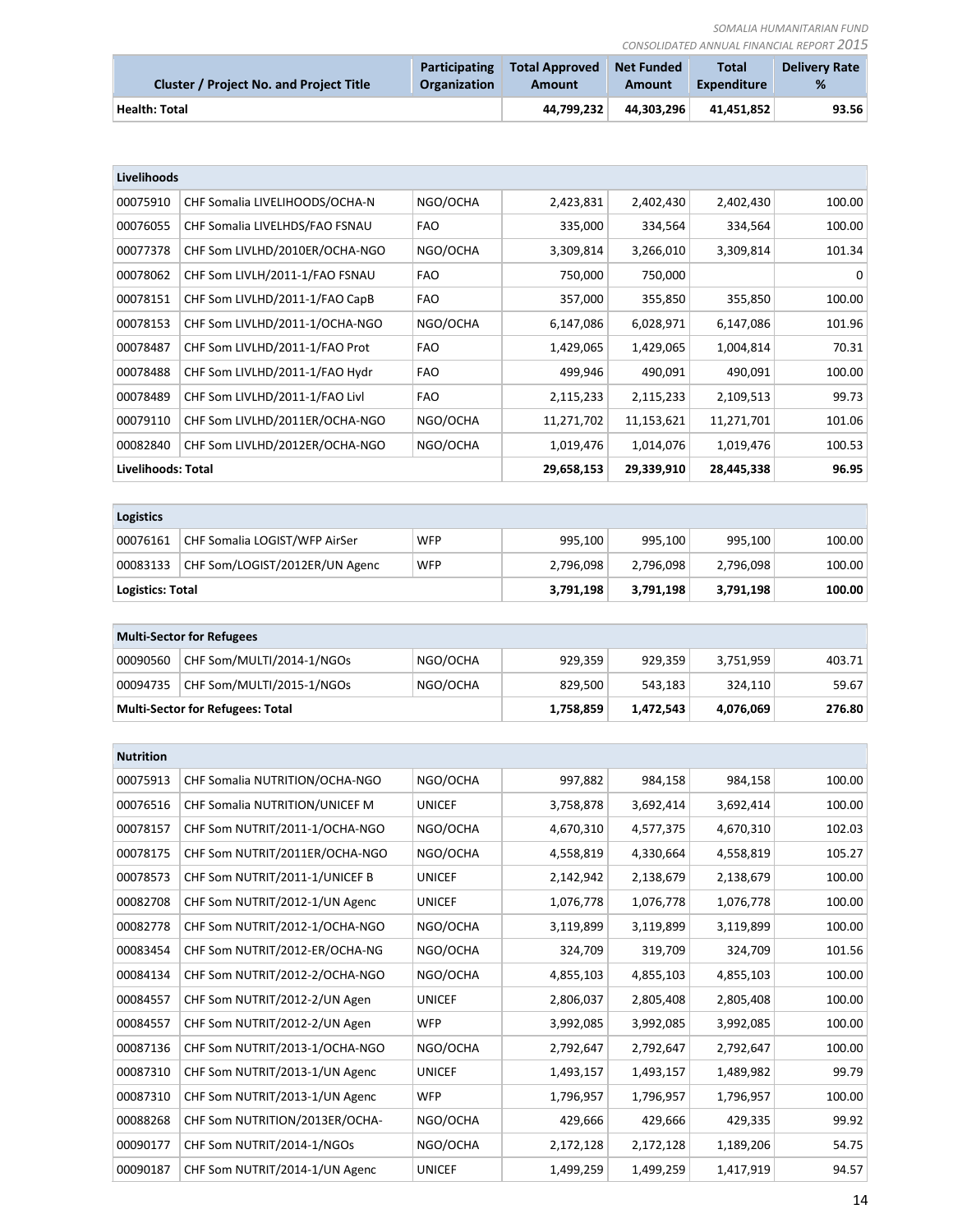| <b>Cluster / Project No. and Project Title</b> |                                | <b>Participating</b><br>Organization | <b>Total Approved</b><br><b>Amount</b> | <b>Net Funded</b><br><b>Amount</b> | <b>Total</b><br><b>Expenditure</b> | <b>Delivery Rate</b><br>% |
|------------------------------------------------|--------------------------------|--------------------------------------|----------------------------------------|------------------------------------|------------------------------------|---------------------------|
| 00090187                                       | CHF Som NUTRIT/2014-1/UN Agenc | <b>WFP</b>                           | 750,000                                | 750,000                            | 750,000                            | 100.00                    |
| 00092302                                       | CHF Som NUTRITION/2014ER/OCHA- | NGO/OCHA                             | 1,957,209                              | 1,957,209                          | 1,549,616                          | 79.17                     |
| 00092310                                       | CHF Som NUTRITION/2014ER/UN Ag | <b>UNICEF</b>                        | 1,220,000                              | 1,220,000                          | 1,215,128                          | 99.60                     |
| 00092310                                       | CHF Som NUTRITION/2014ER/UN Ag | <b>WFP</b>                           | 779,999                                | 779,999                            | 776,935                            | 99.61                     |
| 00094688                                       | CHF Som NUTRIT/2015-1/UN Agenc | <b>UNICEF</b>                        | 1,149,999                              | 1,149,999                          | 1,123,406                          | 97.69                     |
| 00094688                                       | CHF Som NUTRIT/2015-1/UN Agenc | <b>WFP</b>                           | 600,000                                | 600,000                            | 600,000                            | 100.00                    |
| 00094736                                       | CHF Som NUTRIT/2015-1/NGOs     | NGO/OCHA                             | 1,573,150                              | 1,541,185                          | 180,502                            | 11.71                     |
| 00096611                                       | CHF Som NUTRIT/2015-1/2-NGO    | NGO/OCHA                             | 311,500                                | 311,500                            | 185,041                            | 59.40                     |
| <b>Nutrition: Total</b>                        |                                | 50,829,114                           | 50,385,977                             | 47,715,036                         | 94.70                              |                           |

| <b>Protection</b>        |                                |               |            |            |            |        |
|--------------------------|--------------------------------|---------------|------------|------------|------------|--------|
| 00078932                 | CHF Som/PROTECT/2011-1/UNHCR/R | <b>UNHCR</b>  | 499,900    | 499,900    | 499,900    | 100.00 |
| 00079864                 | CHF Som PROTECT/2011ER/OCHA-NG | NGO/OCHA      | 243,064    | 229,612    | 243,064    | 105.86 |
| 00080438                 | CHF Som PROTECT/2011ER/StrengC | <b>UNHCR</b>  | 127,507    | 127,507    | 127,507    | 100.00 |
| 00082775                 | CHF Som/PROTECT/2012-1/NGOs    | NGO/OCHA      | 1,881,041  | 1,875,841  | 1,881,041  | 100.28 |
| 00083009                 | CHF Som/PROTECT/2012-1/UN Agen | <b>UNHCR</b>  | 147,900    | 147,900    | 147,900    | 100.00 |
| 00084139                 | CHF Som PROTECT/2012-2/OCHA-NG | NGO/OCHA      | 1,864,635  | 1,864,635  | 1,864,635  | 100.00 |
| 00087133                 | CHF Som PROTECT/2013-1/OCHA-NG | NGO/OCHA      | 2,372,572  | 2,372,572  | 2,372,572  | 100.00 |
| 00090183                 | CHF Som/PROTECT/2014-1/NGOs    | NGO/OCHA      | 1,630,046  | 1,630,046  | 1,086,255  | 66.64  |
| 00092301                 | CHF Som/PROTEC/2014ER/NGOs     | NGO/OCHA      | 1,037,778  | 1,037,778  | 160,758    | 15.49  |
| 00095515                 | CHF Som/PROTECT/2015-1/UN Agen | <b>UNFPA</b>  | 399,905    | 399,905    | 399,905    | 100.00 |
| 00095515                 | CHF Som/PROTECT/2015-1/UN Agen | <b>UNHCR</b>  | 400,000    | 400,000    | 400,000    | 100.00 |
| 00095515                 | CHF Som/PROTECT/2015-1/UN Agen | <b>UNICEF</b> | 450,000    | 450,000    | 449,962    | 99.99  |
| 00096612                 | CHF Som/PROTECT/2015-1/2-NGO   | NGO/OCHA      | 988,700    | 988,700    | 581,375    | 58.80  |
| <b>Protection: Total</b> |                                |               | 12,043,047 | 12,024,394 | 10,214,873 | 84.95  |

| <b>Shelter &amp; NFIs</b> |                                |                  |           |           |           |        |
|---------------------------|--------------------------------|------------------|-----------|-----------|-----------|--------|
| 00077380                  | CHF Som SHELT/2010ER/OCHA-NGOs | NGO/OCHA         | 126,532   | 126,532   | 126,532   | 100.00 |
| 00078174                  | CHF Som SHELTER/2011-1/OCHA-NG | NGO/OCHA         | 2,453,641 | 2,434,921 | 2,453,640 | 100.77 |
| 00078218                  | CHF Som SHELTER/2011-1/UNHCR I | <b>UNHCR</b>     | 1,222,903 | 1,222,903 | 1,222,903 | 100.00 |
| 00079511                  | CHF Som/SHELT/2011ER/OCHA-NGOs | NGO/OCHA         | 4,957,876 | 4,836,302 | 4,957,876 | 102.51 |
| 00079857                  | CHF Som SHELT/2011ER/UNHCR Eme | <b>UNHCR</b>     | 999,551   | 999,551   | 999,551   | 100.00 |
| 00080220                  | CHF Som SHELT/2011ER/UNHCR Str | <b>UNHCR</b>     | 110,159   | 110,159   | 110,159   | 100.00 |
| 00082284                  | CHF Som/SHELT/2012ER/OCHA-NGOs | NGO/OCHA         | 511,697   | 508,997   | 511,462   | 100.48 |
| 00082782                  | CHF Som SHELTER/2012-1/OCHA-NG | NGO/OCHA         | 3,731,275 | 3,725,275 | 3,731,275 | 100.16 |
| 00082821                  | CHF Som/SHELT/2012-1/UN Agency | <b>FAO</b>       | 3,204,658 | 3,204,658 | 2,579,916 | 80.51  |
| 00082821                  | CHF Som/SHELT/2012-1/UN Agency | <b>UNHABITAT</b> | 405,672   | 405,672   | 409,715   | 101.00 |
| 00082821                  | CHF Som/SHELT/2012-1/UN Agency | <b>UNHCR</b>     | 2,795,350 | 2,795,350 | 2,795,350 | 100.00 |
| 00084138                  | CHF Som SHELTER/2012-2/OCHA-NG | NGO/OCHA         | 2,914,157 | 2,914,157 | 2,914,157 | 100.00 |
| 00084630                  | CHF Som SHELTER/2012-2/UN Agen | <b>UNHABITAT</b> | 448,552   | 448,552   | 448,553   | 100.00 |
| 00087134                  | CHF Som SHELTER/2013-1/OCHA-NG | NGO/OCHA         | 1,856,146 | 1,856,146 | 1,856,146 | 100.00 |
| 00087569                  | CHF Som SHELTER/2013-1/UN Agen | <b>UNHCR</b>     | 410,000   | 410,000   | 410,000   | 100.00 |
| 00090181                  | CHF Som SHELTER/2014-1/NGOs    | NGO/OCHA         | 1,737,466 | 1,737,466 | 3,302,979 | 190.10 |
| 00092305                  | CHF Som/SHELT/2014ER/OCHA-NGOs | NGO/OCHA         | 1,748,501 | 1,748,501 | 670,286   | 38.33  |
| 00092309                  | CHF Som/SHELT/2014ER/UN Agenci | <b>UNHCR</b>     | 317,000   | 317,000   | 317,000   | 100.00 |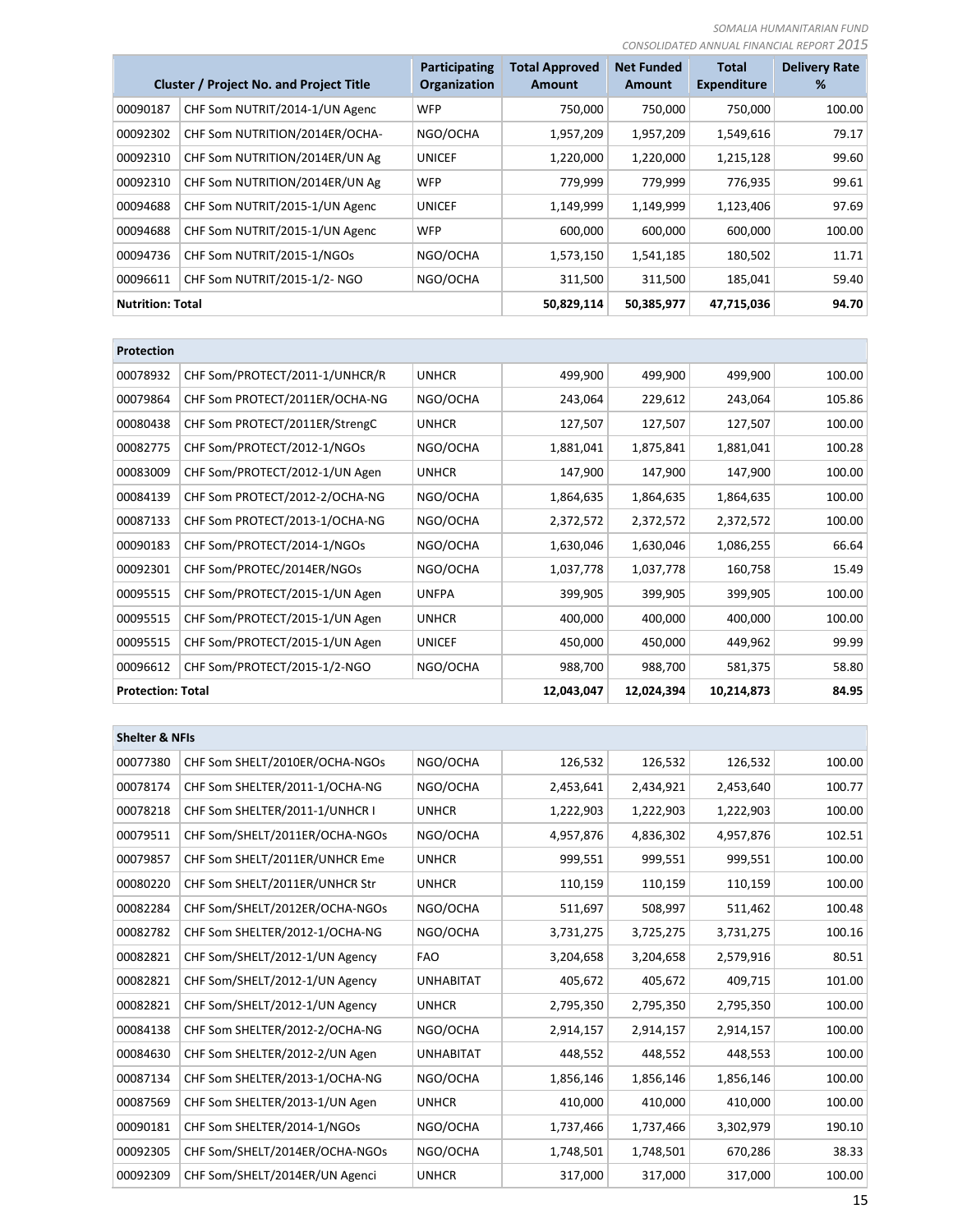| <b>Cluster / Project No. and Project Title</b> |                                | Participating<br><b>Organization</b> | <b>Total Approved</b><br><b>Amount</b> | <b>Net Funded</b><br>Amount | <b>Total</b><br><b>Expenditure</b> | <b>Delivery Rate</b><br>% |
|------------------------------------------------|--------------------------------|--------------------------------------|----------------------------------------|-----------------------------|------------------------------------|---------------------------|
| 00094737                                       | CHF Som SHELTER/2015-1/NGOs    | NGO/OCHA                             | 840.450                                | 839,137                     | 92,523                             | 11.03                     |
| 00095514                                       | CHF Som SHELTER/2015-1/UN Agen | <b>UNHCR</b>                         | 191.316                                | 191.316                     | 113,831                            | 59.50                     |
| 00096613                                       | CHF Som SHELTER/2015-1/2-NGO   | NGO/OCHA                             | 1,037,900                              | 1,037,900                   | 616,316                            | 59.38                     |
| <b>Shelter &amp; NFIs: Total</b>               |                                | 32,020,803                           | 31,870,495                             | 30,640,171                  | 96.14                              |                           |

| <b>Water and Sanitation</b> |                                    |               |             |             |             |        |
|-----------------------------|------------------------------------|---------------|-------------|-------------|-------------|--------|
| 00075914                    | CHF Somalia WASH/OCHA-NGOs         | NGO/OCHA      | 3,194,196   | 3,030,516   | 3,030,516   | 100.00 |
| 00076525                    | CHF Somalia WASH/UNICEF IDPs a     | <b>UNICEF</b> | 3,269,999   | 3,269,999   | 3,269,999   | 100.00 |
| 00077405                    | CHF Som WASH/2010ER/OCHA-NGOs      | NGO/OCHA      | 1,602,273   | 1,598,204   | 1,602,273   | 100.25 |
| 00077732                    | CHF Som WASH/2011ER/OCHA-NGOs      | NGO/OCHA      | 6,882,578   | 6,584,398   | 6,882,577   | 104.53 |
| 00078154                    | CHF Som WASH/2011-1/OCHA-NGOs      | NGO/OCHA      | 7,657,854   | 7,412,270   | 7,657,854   | 103.31 |
| 00078176                    | CHF Som WASH/2011-1/UNICEF EmW     | <b>UNICEF</b> | 3,222,949   | 3,103,966   | 3,103,966   | 100.00 |
| 00081637                    | CHF Som WASH/2012ER/OCHA-NGOs      | NGO/OCHA      | 1,480,656   | 1,466,406   | 1,372,400   | 93.59  |
| 00082783                    | CHF Som WASH/2012-1/OCHA-NGOs      | NGO/OCHA      | 8,143,657   | 8,127,257   | 8,143,656   | 100.20 |
| 00083118                    | CHF Som WASH/2012-1/UN Agencie     | <b>UNICEF</b> | 1,049,370   | 1,049,370   | 1,049,370   | 100.00 |
| 00084135                    | CHF Som WASH/2012-2/OCHA-NGOs      | NGO/OCHA      | 4,597,452   | 4,597,452   | 4,597,452   | 100.00 |
| 00084555                    | CHF Som WASH/2012-2/UN Agen        | <b>FAO</b>    | 600,000     | 600,000     |             | 0      |
| 00084555                    | CHF Som WASH/2012-2/UN Agen        | <b>UNICEF</b> | 1,180,391   | 1,180,391   | 1,180,408   | 100.00 |
| 00087135                    | CHF Som WASH/2013-1/OCHA-NGOs      | NGO/OCHA      | 3,571,555   | 3,571,555   | 3,571,555   | 100.00 |
| 00087417                    | CHF Som WASH/2013-1/UN Agencie     | <b>IOM</b>    | 245,000     | 245,000     | 245,000     | 100.00 |
| 00087417                    | CHF Som WASH/2013-1/UN Agencie     | <b>UNICEF</b> | 232,500     | 232,500     | 232,349     | 99.93  |
| 00088388                    | CHF Som WASH/2013ER/OCHA-NGOs      | NGO/OCHA      | 665,220     | 665,220     | 654,967     | 98.46  |
| 00090176                    | CHF Som WASH/2014-1/NGOs           | NGO/OCHA      | 2,566,922   | 2,566,922   | 1,450,668   | 56.51  |
| 00090186                    | CHF Som WASH/2014-1/UN Agencie     | <b>FAO</b>    | 100,000     | 100,000     | 100,441     | 100.44 |
| 00090186                    | CHF Som WASH/2014-1/UN Agencie     | <b>IOM</b>    | 763,340     | 763,340     | 763,340     | 100.00 |
| 00090186                    | CHF Som WASH/2014-1/UN Agencie     | <b>UNICEF</b> | 480,189     | 480,189     | 477,567     | 99.45  |
| 00090197                    | CHF Som WASH/2014ER/NGOs           | NGO/OCHA      | 4,978,259   | 4,978,259   | 2,270,843   | 45.62  |
| 00092308                    | CHF Som WASH/2014ER/UN Agen        | <b>IOM</b>    | 300,000     | 300,000     | 300,000     | 100.00 |
| 00092308                    | CHF Som WASH/2014ER/UN Agen        | <b>UNICEF</b> | 401,194     | 401,194     | 400,403     | 99.80  |
| 00094449                    | CHF Som WASH/2015ER/NGOs           | NGO/OCHA      | 311,500     | 311,500     | 246,729     | 79.21  |
| 00094686                    | CHF Som WASH/2015-1/UN Agencie     | <b>FAO</b>    | 200,000     | 200,000     | 68,431      | 34.22  |
| 00094686                    | CHF Som WASH/2015-1/UN Agencie     | <b>IOM</b>    | 999,971     | 999,971     | 337,729     | 33.77  |
| 00094686                    | CHF Som WASH/2015-1/UN Agencie     | <b>UNICEF</b> | 649,979     | 649,979     | 631,734     | 97.19  |
| 00094738                    | CHF Som WASH/2015-1/NGOs           | NGO/OCHA      | 2,186,850   | 1,921,973   | 492,262     | 25.61  |
| 00096614                    | CHF Som WASH/2015-1/2-NGO          | NGO/OCHA      | 726,200     | 726,200     | 430,514     | 59.28  |
|                             | <b>Water and Sanitation: Total</b> |               | 62,260,054  | 61,134,030  | 54,565,002  | 89.25  |
|                             |                                    |               |             |             |             |        |
| <b>Grand Total</b>          |                                    |               | 315,964,377 | 312,007,235 | 296,364,775 | 94.99  |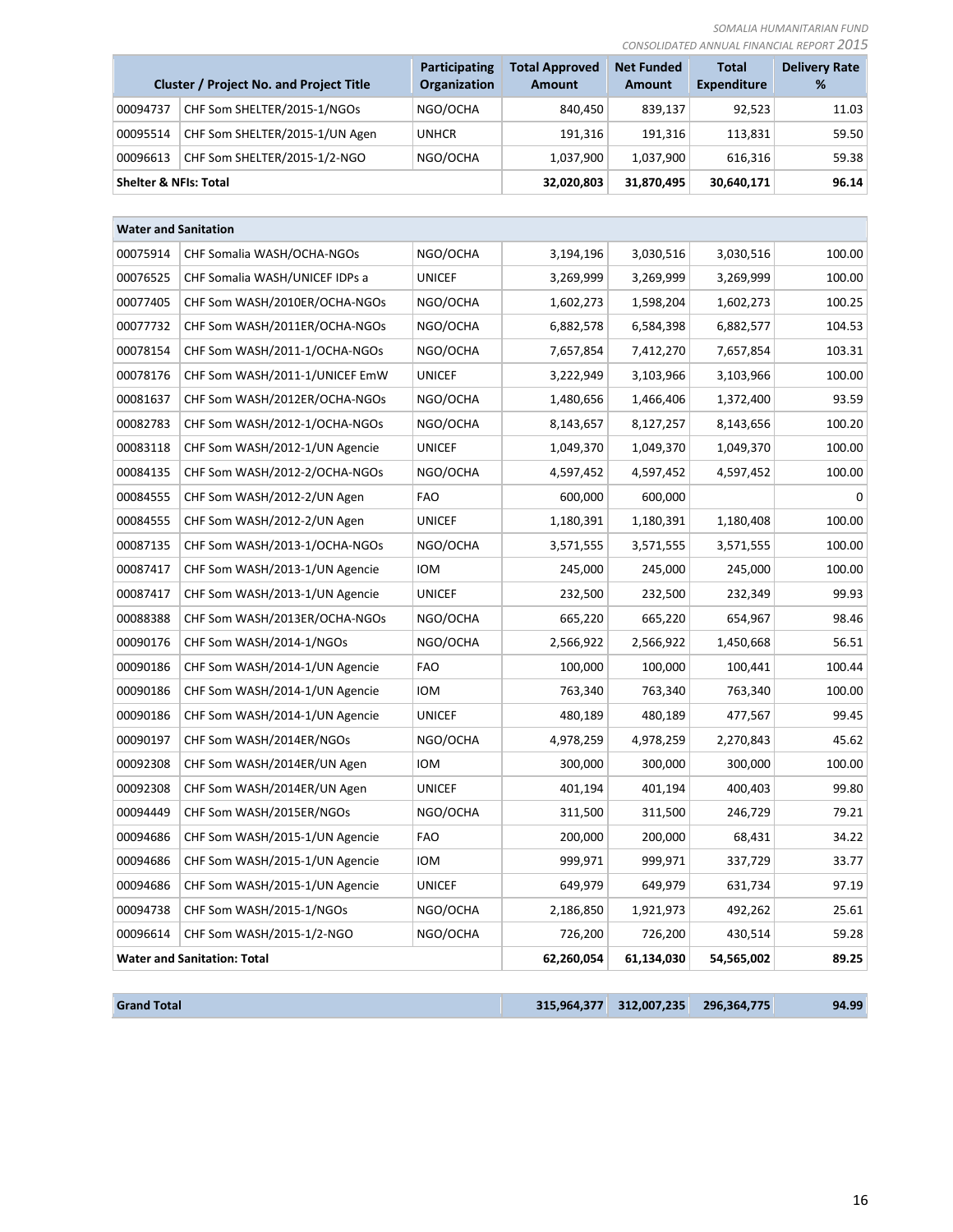#### **5.3 EXPENDITURE REPORTED BY CATEGORY**

Project expenditures are incurred and monitored by each Participating Organization and are reported as per the agreed categories for inter-agency harmonized reporting. In 2006 the UN Development Group (UNDG) established six categories against which UN entities must report inter-agency project expenditures. Effective 1 January 2012, the UN Chief Executive Board (CEB) modified these categories as a result of IPSAS adoption to comprise eight categories. All expenditure incurred prior to 1 January 2012 have been reported in the old categories; post 1 January 2012 all expenditure are reported in the new eight categories. The old and new categories are noted to the right.

Table 5.3 reflects expenditure reported in the UNDG expense categories. Since the Fund has been operational pre and post 1 January 2012, the expenditures are reported using both categories.

#### **2012 CEB Expense Categories**

- 1. Staff and personnel costs
- 2. Supplies, commodities and materials
- 3. Equipment, vehicles, furniture and depreciation
- 4. Contractual services
- 5. Travel
- 6. Transfers and grants
- 7. General operating expenses
- 8. Indirect costs

\_\_\_\_\_\_\_\_\_\_\_\_\_\_\_\_\_\_\_\_\_\_

#### **2006 UNDG Expense Categories**

- 1. Supplies, commodities, equipment & transport
- 2. Personnel
- 3. Training counterparts
- 4. Contracts
- 5. Other direct costs
- 6. Indirect costs

#### **Table 5.3 Expenditure by UNDG Budget Category, as of 31 December 2015 (in US Dollars)**

|                                                      |                                         | <b>Expenditure</b>                         |              |                                                     |  |  |  |
|------------------------------------------------------|-----------------------------------------|--------------------------------------------|--------------|-----------------------------------------------------|--|--|--|
| Category                                             | <b>Prior Years</b><br>as of 31-Dec-2014 | <b>Current Year</b><br><b>Jan-Dec-2015</b> | <b>Total</b> | <b>Percentage of Total</b><br><b>Programme Cost</b> |  |  |  |
| Supplies, Commodities, Equipment and Transport (Old) | 13,054,474                              |                                            | 13,054,474   | 4.64                                                |  |  |  |
| Personnel (Old)                                      | 4,178,697                               |                                            | 4,178,697    | 1.48                                                |  |  |  |
| Training of Counterparts(Old)                        | 152,121                                 |                                            | 152,121      | 0.05                                                |  |  |  |
| Contracts (Old)                                      | 4,989,527                               |                                            | 4,989,527    | 1.77                                                |  |  |  |
| Other direct costs (Old)                             | 74,293,079                              |                                            | 74,293,079   | 26.40                                               |  |  |  |
| Staff & Personnel Cost (New)                         | 12,426,637                              | 3,033,682                                  | 15,460,319   | 5.49                                                |  |  |  |
| Suppl, Comm, Materials (New)                         | 28,885,816                              | 7,021,145                                  | 35,906,962   | 12.76                                               |  |  |  |
| Equip, Veh, Furn, Depn (New)                         | 488,855                                 | 187,476                                    | 676,331      | 0.24                                                |  |  |  |
| Contractual Services (New)                           | 12,616,876                              | 3,360,196                                  | 15,977,072   | 5.68                                                |  |  |  |
| Travel (New)                                         | 4,388,530                               | 958,059                                    | 5,346,588    | 1.90                                                |  |  |  |
| Transfers and Grants (New)                           | 11,810,230                              | 4,698,677                                  | 16,508,906   | 5.87                                                |  |  |  |
| <b>General Operating (New)</b>                       | 89,747,799                              | 5,108,281                                  | 94,856,081   | 33.71                                               |  |  |  |
| <b>Programme Costs Total</b>                         | 257,032,641                             | 24,367,517                                 | 281,400,158  | 100.00                                              |  |  |  |
| <sup>1</sup> Indirect Support Costs Total            | 13,290,096                              | 1,674,521                                  | 14,964,617   | 5.32                                                |  |  |  |
| <b>Total</b>                                         | 270,322,737                             | 26,042,038                                 | 296,364,775  |                                                     |  |  |  |

**1** Indirect Support Costs charged by Participating Organization, based on their financial regulations, can be deducted upfront or at a later stage during implementation.